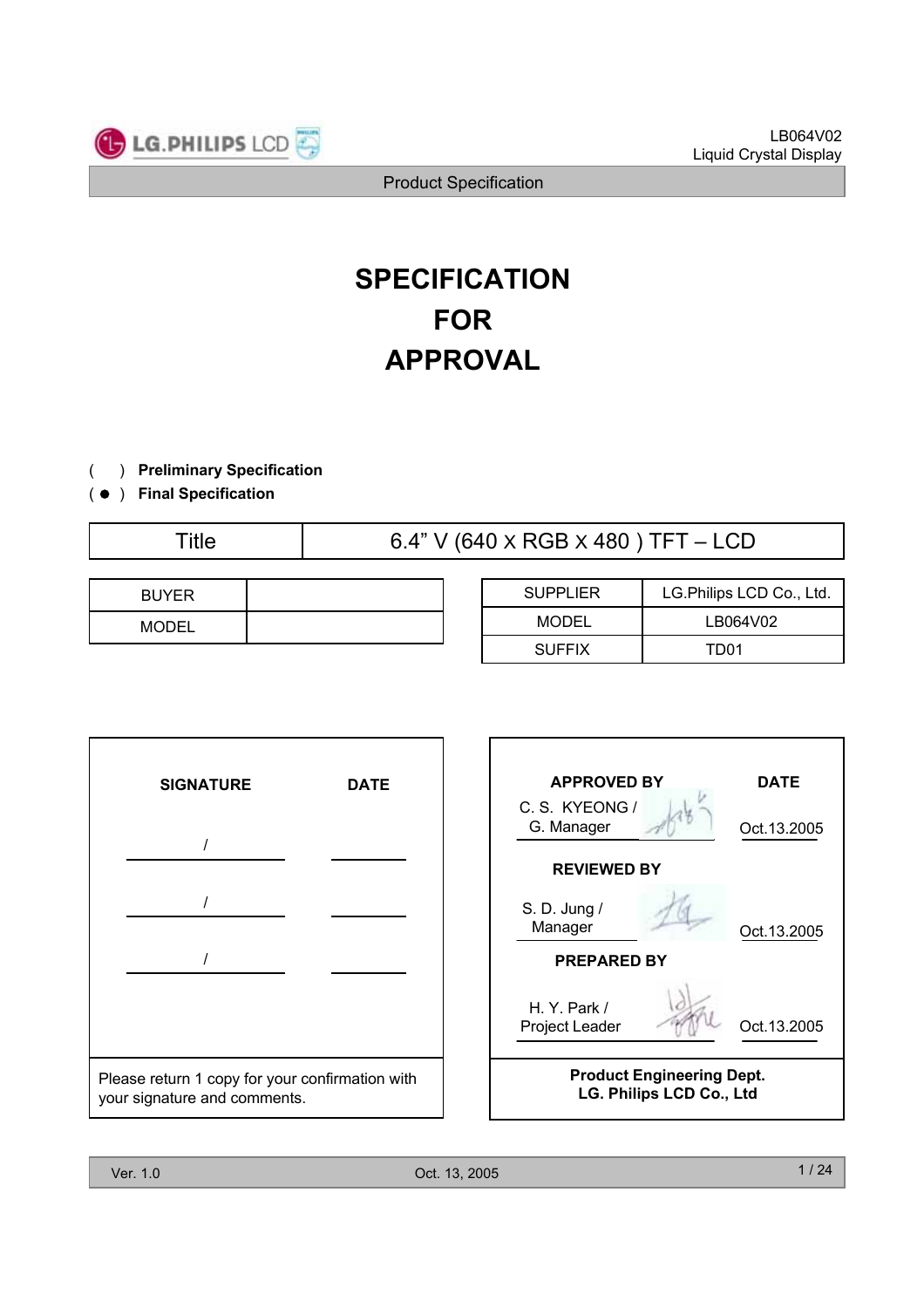

## **Contents**

| No      | <b>ITEM</b><br>Page               |                         |
|---------|-----------------------------------|-------------------------|
|         | <b>COVER</b>                      | 1                       |
|         | <b>CONTENTS</b><br>.              | $\overline{2}$          |
|         | <b>RECORD OF REVISIONS</b>        | 3                       |
| 1       | <b>SUMMARY</b>                    | $\overline{\mathbf{4}}$ |
| 2       | <b>FEATURES</b>                   | 4                       |
| 3       | <b>GENERAL SPECIFICATION</b>      | 5                       |
| 4       | ABSOLUTE MAXIMUM RATINGS          | 5                       |
| 5       | ELECTRICAL SPECIFICATIONS         | 6                       |
| $5 - 1$ | ELECTRICAL CHARACTREISTICS        | 6                       |
| $5 - 2$ | INTERFACE CONNECTIONS             | $\overline{7}$          |
| $5-3$   | SIGNAL TIMING SPECIFICATIONS      | 10                      |
| $5 - 4$ | SIGNAL TIMING WAVEFORMS           | 11                      |
| $5-5$   | <b>COLOR INPUT DATA REFERNECE</b> | 12                      |
| $5-6$   | <b>POWER SEQUENCE</b>             | 13                      |
| 6       | OPTICAL SFECIFICATIONS            | 14                      |
| 7       | MECHANICAL CHARACTERISTICS        | 18                      |
| 8       | <b>RELIABLITY</b>                 | 21                      |
| 9       | INTERNATIONAL STANDARDS           | 22                      |
| $9 - 1$ | <b>SAFETY</b>                     | 22                      |
| $9 - 2$ | EMC                               | 22                      |
| 10      | <b>PACKING</b>                    | 23                      |
| $10-1$  | DESIGNATION OF LOT MARK           | 23                      |
| $10-2$  | <b>PACKING FORM</b>               | 23                      |
| 11      | <b>PRECAUTIONS</b>                | 24                      |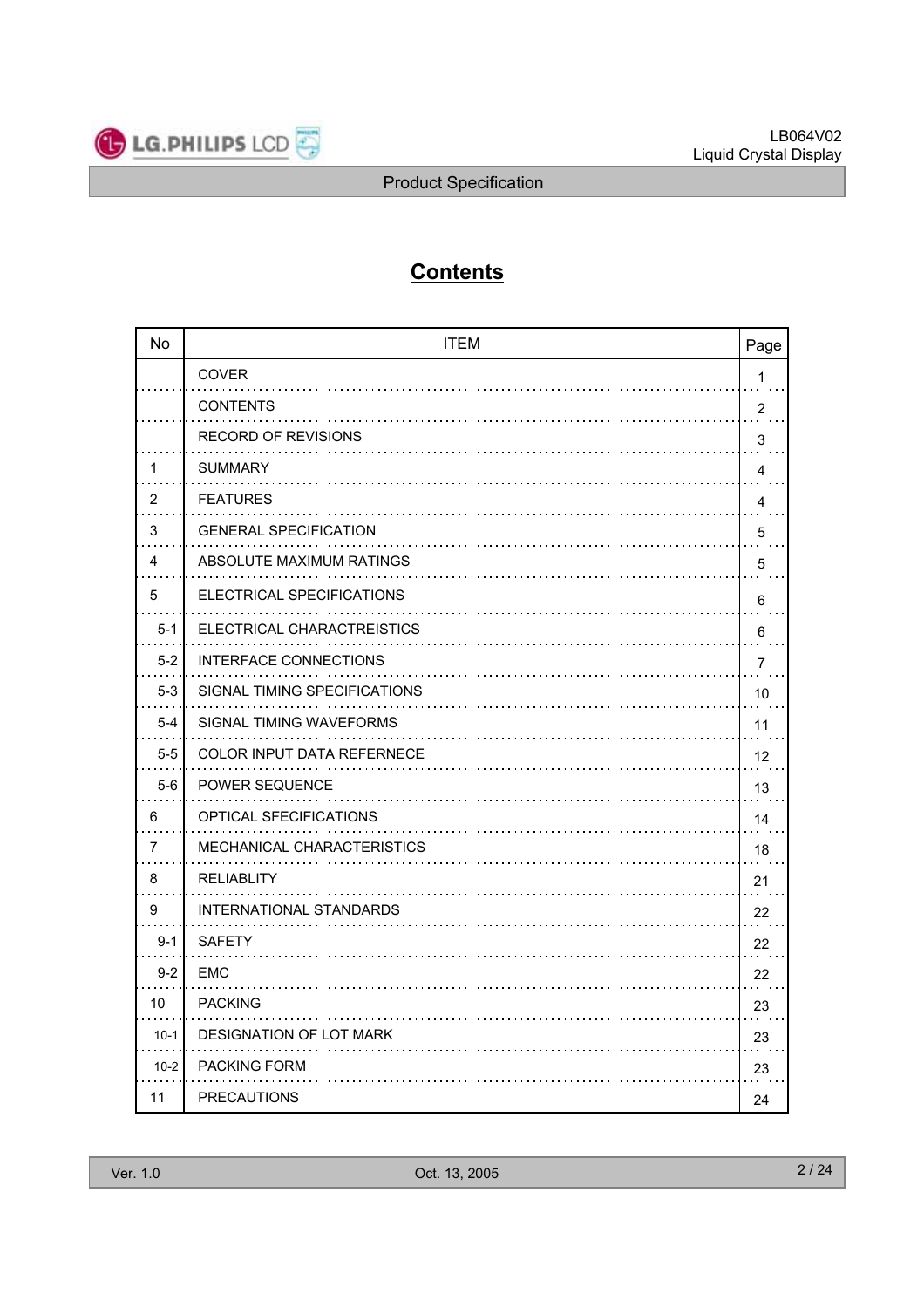

## **RECORD OF REVISIONS**

|         | Revision No   Revision Date | Page                     | Description               | Note |
|---------|-----------------------------|--------------------------|---------------------------|------|
| $0.0\,$ | Aug. 30. 2005               | $\overline{\phantom{a}}$ | First Draft (Preliminary) |      |
| $1.0\,$ | Oct.13.2005                 |                          | <b>Final Version</b>      |      |
|         |                             |                          |                           |      |
|         |                             |                          |                           |      |
|         |                             |                          |                           |      |
|         |                             |                          |                           |      |
|         |                             |                          |                           |      |
|         |                             |                          |                           |      |
|         |                             |                          |                           |      |
|         |                             |                          |                           |      |
|         |                             |                          |                           |      |
|         |                             |                          |                           |      |
|         |                             |                          |                           |      |
|         |                             |                          |                           |      |
|         |                             |                          |                           |      |
|         |                             |                          |                           |      |
|         |                             |                          |                           |      |
|         |                             |                          |                           |      |
|         |                             |                          |                           |      |
|         |                             |                          |                           |      |
|         |                             |                          |                           |      |
|         |                             |                          |                           |      |
|         |                             |                          |                           |      |
|         |                             |                          |                           |      |
|         |                             |                          |                           |      |
|         |                             |                          |                           |      |
|         |                             |                          |                           | .    |
| .       |                             |                          |                           | .    |
| .       | .                           |                          |                           | .    |
|         |                             |                          |                           |      |
|         |                             |                          |                           |      |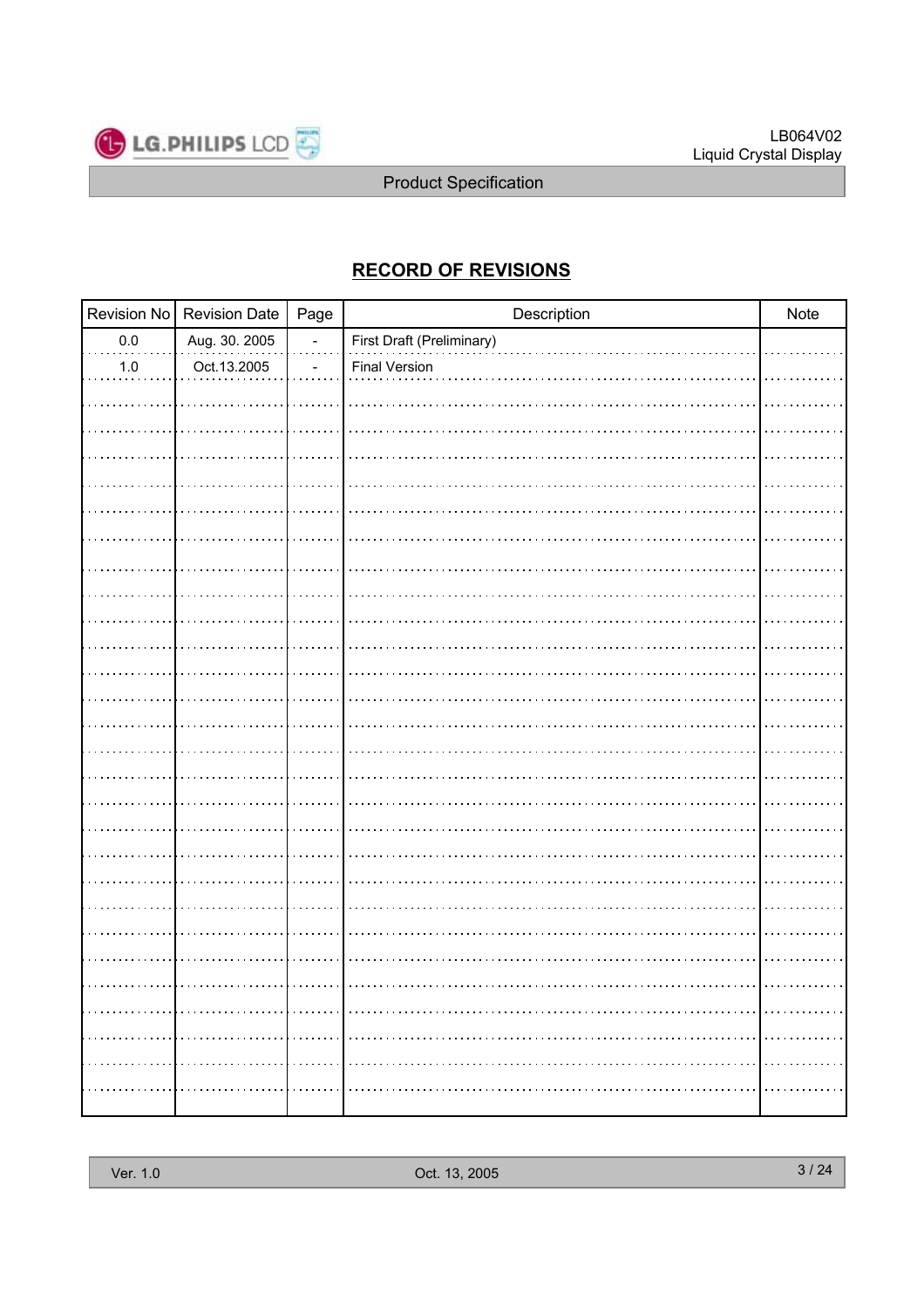

LB064V02 Liquid Crystal Display

Product Specification

#### **1. Summary**

This module utilizes amorphous silicon thin film transistors. A 6.4" active matrix liquid crystal display allows full color to be displayed.

#### **2. Features**

- •The 6.4" screen produces a high resolution image that is composed of 307,200 pixel elements in a stripe arrangement.
- Wide viewing angle technology is employed.
- [The most suitable viewing direction is in the 6 o'clock direction.]
- By adopting an active matrix drive, a picture with high contrast is realized.
- A thin, light and compact module is accomplished through the use of COF mounting technology.
- By adopting a high aperture panel, high transmittance color filter and high transmission polarizing plates, transmittance ratio is realized.
- Gray scale or the brightness of the sub-pixel color is determined with a 6-bit gray scale signal.



\* CN1: GT101-30S-HR11 or equivalent

\* CN2: BHSR-02VS-1(JST)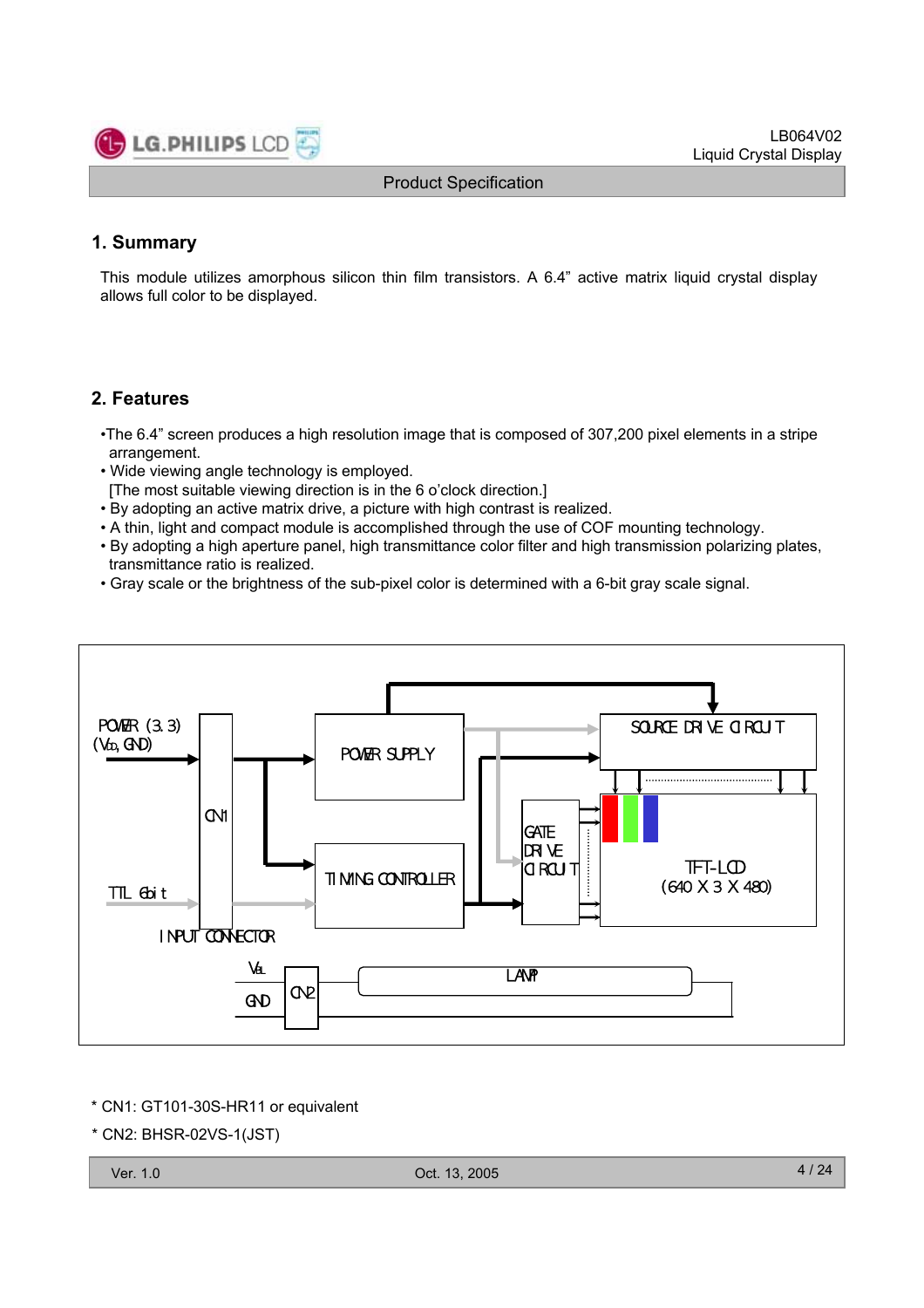

### **3. General Specification**

| <b>CHARACTERISTIC ITEM</b> | <b>SPECIFICATION</b>                                                |
|----------------------------|---------------------------------------------------------------------|
| Signal Interface           | Digital Interface (CMOS TTL)                                        |
| Display Mode               | Normally White, Transmitting Type                                   |
| Screen Size (Diagonal)     | $6.4"$ (163.2 mm)                                                   |
| <b>Outline Dimension</b>   | 145.5mm (H) X 111.5mm (V) X 6.0mm (D)                               |
| Active Area                | 130.56mm (H) X 97.92mm (V)                                          |
| Number Of dots             | 640(H) $X$ 3(R,G,B) $X$ 480(V)                                      |
| Color depth                | 6 Bit, 262,144 colors                                               |
| <b>Pixel Pitch</b>         | $0.068$ mm(H) $\times$ RGB $\times$ 0.204mm(V)                      |
| Color Filter Array         | <b>RGB</b> vertical stripes                                         |
| Power Consumption          | 2.65 Watt(Typ)                                                      |
| Weight                     | 130 $g(Typ)$                                                        |
| <b>Backlight</b>           | CCFL (1ea)                                                          |
| Surface Treatment          | Top: Anti-glare & Hard coating<br>Bottom: Anti-glare & Hard coating |

#### **4. Absolute Maximum Ratings**

The following are maximum values which, if exceeded, may cause faulty operation or damage to the unit.

#### **Table 1. ABSOLUTE MAXIMUM RATINGS**

| Parameter             | Symbol     |        | Values | Units | <b>Notes</b>            |  |  |
|-----------------------|------------|--------|--------|-------|-------------------------|--|--|
|                       |            | Min    | Max    |       |                         |  |  |
| Power Input Voltage   | <b>VCC</b> | $-0.3$ | $+4.0$ | Vdc   | at $25 \pm 5^{\circ}$ C |  |  |
| Operating Temperature | Top        |        | +50    |       | $4 - 1, 2, 3$           |  |  |
| Storage Temperature   | Tst        | $-20$  | +60    | °C    | $4 - 1.2$               |  |  |

[Note 4-1] This rating applies to all parts of the module and should not be exceeded.

[Note 4-2] Maximum wet-bulb temperature is 60℃ . Condensation of dew must be avoided as electrical current leaks will occur, causing a degradation of performance specifications.

[Note 4-3] The operating temperature only guarantees operation of the circuit and doesn't guarantee all the contents of Electro-optical specification.

[Note 4-4] This Module must be grounded between LCM and System.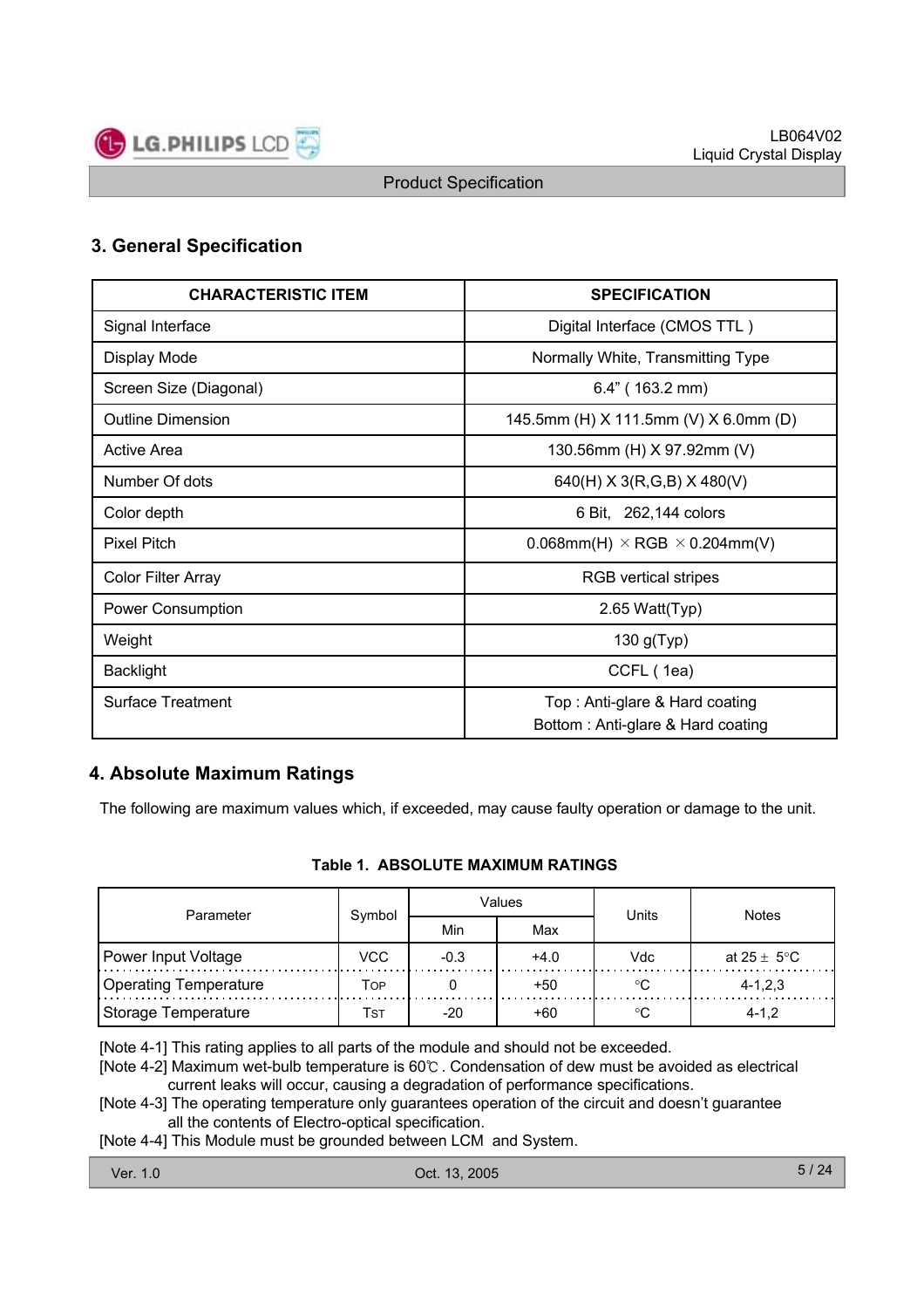

## **5. Electrical Specifications**

#### **5-1. Electrical Characteristics**

The LB064V02 requires two power inputs. One is employed to power the LCD electronics and to drive the TFT array and liquid crystal. The second input which powers the CCFL, is typically generated by an inverter. The inverter is an external unit to the LCD.

| Parameter                  | Symbol                     |        | Unit | <b>Notes</b> |                   |                           |
|----------------------------|----------------------------|--------|------|--------------|-------------------|---------------------------|
|                            |                            | Min    | Typ  | Max          |                   |                           |
| MODULE:                    |                            |        |      |              |                   |                           |
| Power Supply Input Voltage | <b>VCC</b>                 | 3.0    | 3.3  | 3.6          | <b>Vdc</b>        |                           |
| Power Supply Input Current | $I_{\rm CC}$               |        | 160  | 210          | mA                | $*1$                      |
| Power Consumption          | Pc.                        |        | 0.53 | 0.75         | Watt              | $*1$                      |
|                            |                            |        |      |              |                   |                           |
| LAMP:                      |                            |        |      |              |                   |                           |
| <b>Operating Voltage</b>   | $\mathsf{V}_{\mathsf{BL}}$ | 325    | 340  | 370          | $V_{RMS}$         | $±10$ [%]                 |
| <b>Operating Current</b>   | $I_{BL}$                   | 3.0    | 6.0  | 6.5          | mA <sub>RMS</sub> |                           |
| <b>Operating Frequency</b> | $f_{BL}$                   | 40     | 60   | 80           | <b>kHz</b>        | $*2$                      |
|                            |                            |        |      | 1000         | $V_{RMS}$         | $T_a = 25^\circ \text{C}$ |
| Kick-Off Voltage (*4)      | Vs                         |        |      | 1200         | $V_{RMS}$         | $T_a = -$<br>.30C         |
| <b>Power Consumption</b>   | $P_{BL}$                   |        | 2.04 | 2.25         | Watt              | at<br>$I_{BL}$ =TYP       |
| Life Time                  |                            | 20,000 |      |              | <b>Hrs</b>        | $*6$                      |

#### **Table 2. ELECTRICAL CHARACTERISTICS**

#### Note)

**The design of the inverter must have specifications for the lamp in LCD Assembly.** The performance of the Lamp in LCM, for example life time or brightness, is extremely influenced by the characteristics of the DC-AC inverter. So all the parameters of an inverter should be carefully designed so as not to produce too much leakage current from high-voltage output of the inverter. When you design or order the inverter, please make sure unwanted lighting caused by the mismatch of the lamp and the inverter(no lighting, flicker, etc) never occurs. When you confirm it, the LCD Assembly should be operated in the same condition as installed in your instrument.

- \* 1. VCC=3.3V, 25 $\degree$ C, f<sub>V</sub> (frame frequency) = 60Hz condition, whereas mosaic pattern(Typ),full black pattern(Max) is displayed. [LDO output voltage(3.3V) is applied.]
- \* 2. This frequency range means the range to keep within ±10% change of electrical and optical characteristics.
- \* 3. This frequency range means not affecting to lamp life and reliability characteristics. (The lamp frequency should be selected as different as possible from display horizontal synchronous signal (Including harmonic frequency of this scanning frequency) to avoid "Beat" interference which may be observed on the screen as horizontal stripes like moving wave.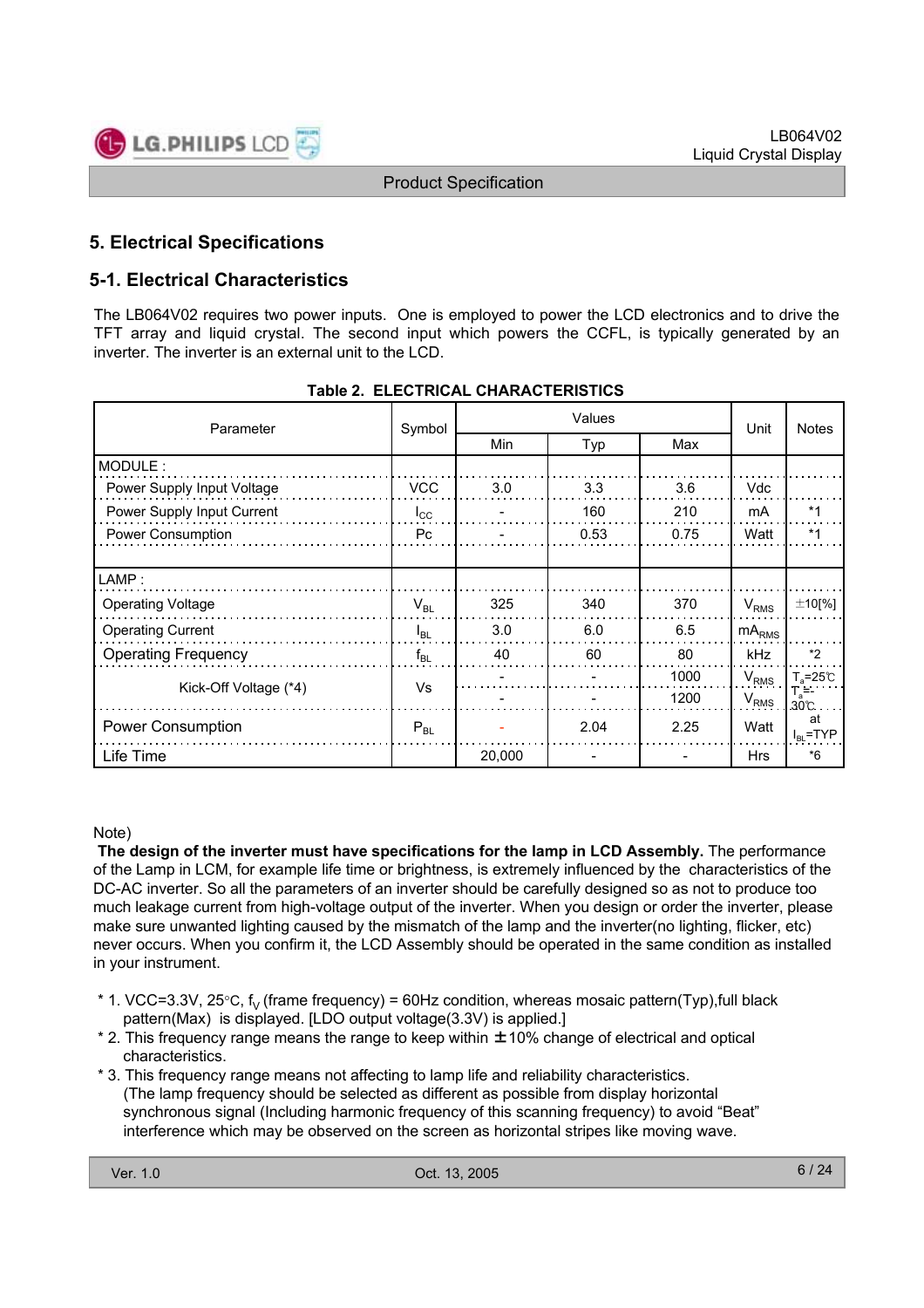

.

#### Product Specification

This phenomenon is caused by interference between lamp (CCFL) lighting frequency and LCD horizontal synchronous signal.)

- . \* 4. The "MAX" of "Kick-Off Voltage" means the minimum voltage for inverter to turn on the CCFL normally in the LCD module. However this isn't the values that we can assure stability of starting lamp on condition that the module is installed in your set. It should be careful that "Kick-Off Voltage" is changed by an increase of stray capacitance in your set, inverter method, value of ballast capacitor in your inverter and so on. Especially, the value of "Kick-Off Voltage" is higher in low temperature condition than in normal temperature condition, because impedance of CCFL is increased. The voltage above  $V_S$  should be applied to the lamps for more than 1 second for start-up. Otherwise, the lamps may not be turned on. The used lamp current is the lamp typical current.
- \* 5. The time needed to achieve not less than 95%brightness of the center part of lamp. The brightness of the lamp after being lighted for 5 minutes is defined as 100%.
- \* 6. "Life time" is defined as the time that the lamp brightness decreases to 50% from original brightness at  $I_{BL}$ =TYP; continuous lighting,  $T_a$ =25℃ .

Requirements for a system inverter design, which is intended to have a better display performance, a better power efficiency and a more reliable lamp, are as follows. It shall help increase the lamp lifetime and reduce leakage current. Inverter should be designed to be subject to the conditions below

- A. The asymmetry rate of the inverter waveform should be less than 10%.
- B. The distortion rate of the waveform should be within  $\sqrt{2} \pm 10\%$ .

\* Inverter output waveform had better be more similar to ideal sine wave.





- C. There should not be any spikes in the waveform.
- D. Lamp current should not exceed the "MAX" value under the "Operating Temperature" (it is prohibited to exceed the "MAX." value even if it is operated in the guaranteed temperature). When lamp current exceed the maximum value for a long time, it may cause a smoking and Ignition.

Therefore, it is recommended that the inverter have the current limited circuit that is used as a protection circuit and/or the lamp current-controlled inverter.

 Do not attaches a conducting tape to lamp connecting wire. If the lamp wire attach to a conducting tape, TFT-LCD Module has a low luminance and the inverter has abnormal action. Because leakage current is occurred between lamp wire and conducting tape.

#### **5-2. Interface Connections**

This LCD employs Two interface connections, a 30 pin connector is used for the module electronics interface and the other connectors is used for the integral backlight system. The electronics interface connector is a model GT101-30S-HR11 manufactured by LS Cable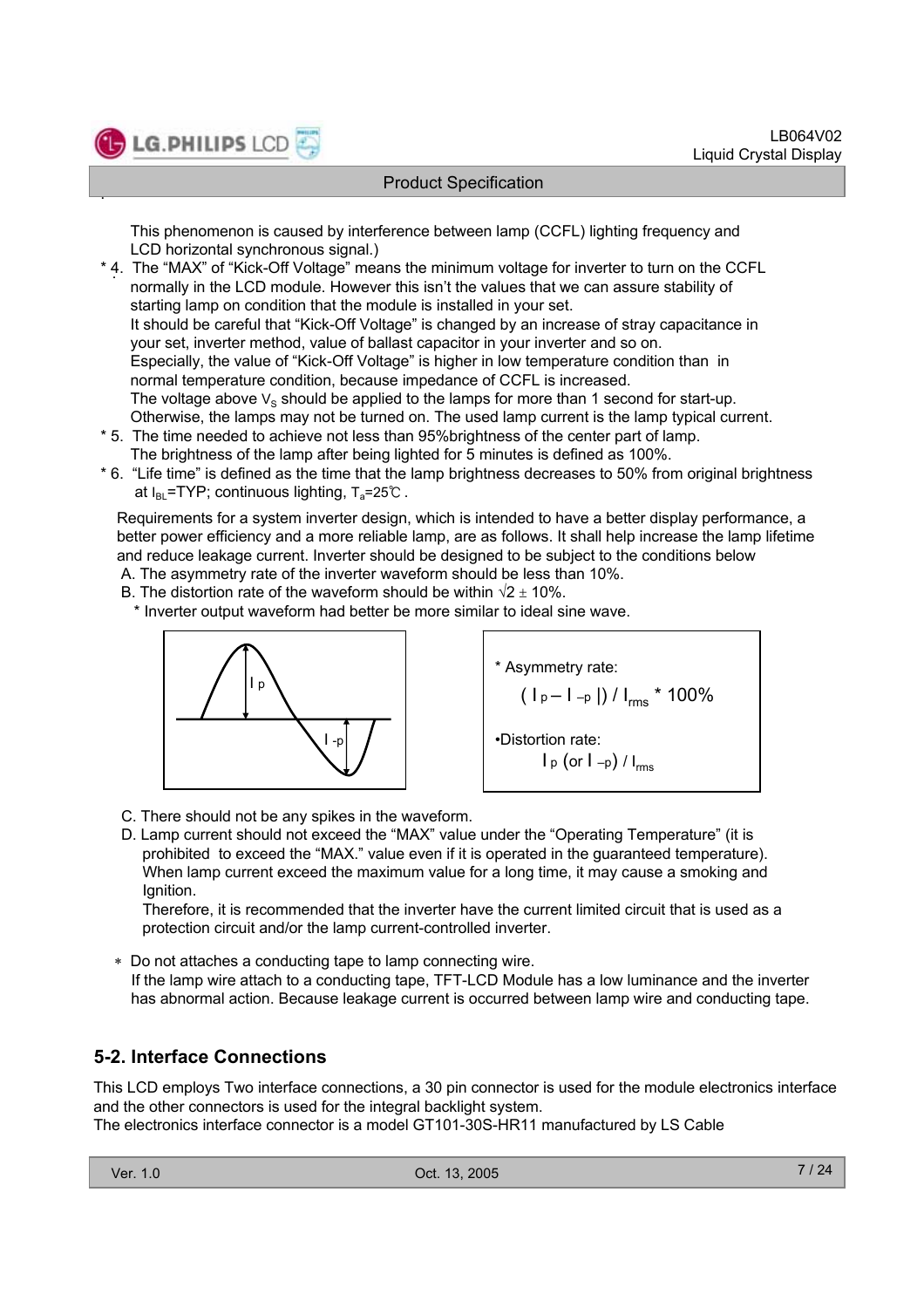

| <b>Product Specification</b> |                                                   |                               |                                         |  |  |  |  |  |
|------------------------------|---------------------------------------------------|-------------------------------|-----------------------------------------|--|--|--|--|--|
|                              | Table 3. MODULE CONNECTOR PIN CONFIGURATION (CN1) |                               |                                         |  |  |  |  |  |
| PIN                          | Name                                              | Description                   | Comment                                 |  |  |  |  |  |
| 1                            | <b>GND</b>                                        | Ground                        | Connector                               |  |  |  |  |  |
| $\overline{c}$               | <b>VCC</b>                                        | Power (3.3V)                  |                                         |  |  |  |  |  |
| 3                            | <b>VCC</b>                                        | Power (3.3V)                  | 1.1 LCD: GT101-30S-HR11 (LS Cable)      |  |  |  |  |  |
| 4                            | <b>GND</b>                                        | Ground                        | 1.2 Mating: FI-X30M (JAE) or equivalent |  |  |  |  |  |
| 5                            | <b>DCLK</b>                                       | Data Input Clock              |                                         |  |  |  |  |  |
| $\,6$                        | DE                                                | Data Enable Signal            |                                         |  |  |  |  |  |
| $\overline{7}$               | <b>VSYNC</b>                                      | <b>Vertical Sync Signal</b>   |                                         |  |  |  |  |  |
| 8                            | <b>HSYNC</b>                                      | <b>Horizontal Sync Signal</b> |                                         |  |  |  |  |  |
| $9\,$                        | <b>GND</b>                                        | Ground                        |                                         |  |  |  |  |  |
| 10                           | R <sub>0</sub>                                    | Red Data 0[LSB]               |                                         |  |  |  |  |  |
| 11                           | R <sub>1</sub>                                    | Red Data 1                    |                                         |  |  |  |  |  |
| 12                           | R <sub>2</sub>                                    | Red Data 2                    |                                         |  |  |  |  |  |
| 13                           | R <sub>3</sub>                                    | Red Data 3                    |                                         |  |  |  |  |  |
| 14                           | R <sub>4</sub>                                    | Red Data 4                    |                                         |  |  |  |  |  |
| 15                           | R <sub>5</sub>                                    | Red Data 5[MSB]               |                                         |  |  |  |  |  |
| 16                           | <b>GND</b>                                        | Ground                        |                                         |  |  |  |  |  |
| 17                           | G <sub>0</sub>                                    | Green Data 0[LSB]             |                                         |  |  |  |  |  |
| 18                           | G <sub>1</sub>                                    | Green Data 1                  |                                         |  |  |  |  |  |
| 19                           | G <sub>2</sub>                                    | Green Data 2                  |                                         |  |  |  |  |  |
| 20                           | G <sub>3</sub>                                    | Green Data 3                  |                                         |  |  |  |  |  |
| 21                           | G4                                                | Green Data 4                  |                                         |  |  |  |  |  |
| 22                           | G <sub>5</sub>                                    | Green Data 5[MSB]             |                                         |  |  |  |  |  |
| 23                           | <b>GND</b>                                        | Ground                        |                                         |  |  |  |  |  |
| 24                           | B <sub>0</sub>                                    | Blue Data 0[LSB]              |                                         |  |  |  |  |  |
| 25                           | <b>B1</b>                                         | <b>Blue Data 1</b>            |                                         |  |  |  |  |  |
| 26                           | <b>B2</b>                                         | <b>Blue Data 2</b>            |                                         |  |  |  |  |  |
| 27                           | B <sub>3</sub>                                    | <b>Blue Data 3</b>            |                                         |  |  |  |  |  |
| 28                           | <b>B4</b>                                         | <b>Blue Data 4</b>            |                                         |  |  |  |  |  |
| 29                           | <b>B5</b>                                         | Blue Data 5[MSB]              |                                         |  |  |  |  |  |
| 30                           | <b>GND</b>                                        | Ground                        |                                         |  |  |  |  |  |

#### **Table 4. BACKLIGHT CONNECTOR PIN CONFIGURATION**

| Pin No. | <b>SYMBOL</b> | <b>FUNCTION</b>                           | <b>REMARK</b> |
|---------|---------------|-------------------------------------------|---------------|
|         | HV            | Power Supply For Lamp [High Voltage Side] |               |
|         | ∟V            | Power Supply For Lamp [Low Voltage Side]  |               |

The backlight interface connector is a model **BHSR-02VS-1** manufactured by JST or a compatible model manufactured by AMP. The matching connector part number is **SM02B-BHSS-1-TB** manufactured by JST or equivalent.

1. The wire color of high voltage side is pink.

2. The wire color of low voltage side is white. Connect the low voltage side of the DC/AC inverter used to drive the fluorescent tube to GND of the inverter circuit.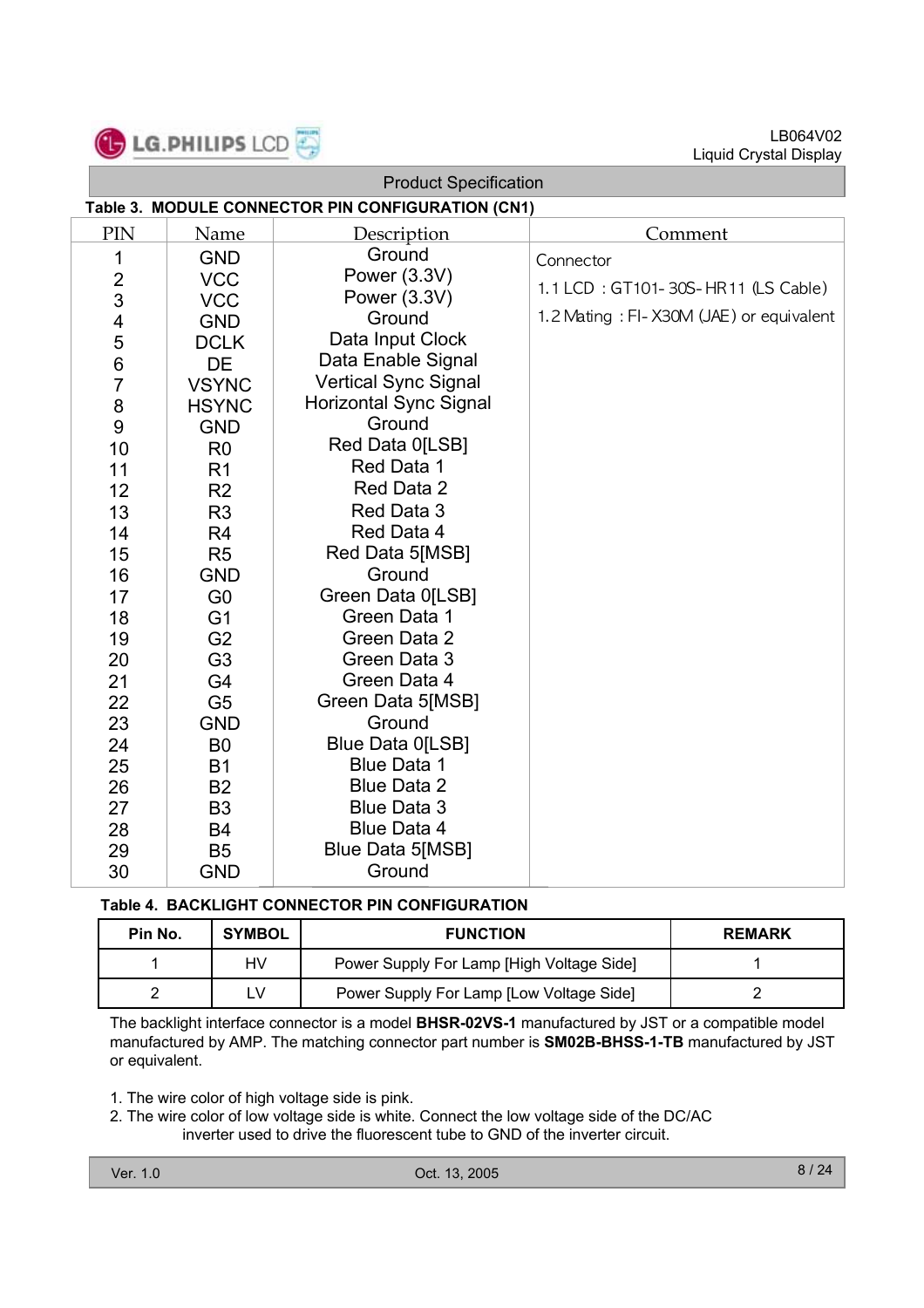

## **5-3. Signal Timing Specifications**

| <b>ITEM</b>    | <b>Symbol</b>             |                                     | Min | <b>Typ</b>     | Max | Unit        | <b>Note</b> |
|----------------|---------------------------|-------------------------------------|-----|----------------|-----|-------------|-------------|
| <b>DCLK</b>    | Frequency                 | $\mathsf{f}_{\mathsf{CLK}}$         | 22  | 25             | 28  | <b>MHz</b>  |             |
| Hsync          | Period                    | Thp                                 | 720 | 800            | 880 |             |             |
|                | Width                     | $t_{WH}$                            | 24  | 96             | 130 | <b>tCLK</b> |             |
|                | <b>Width-Active</b>       | $t_{\scriptscriptstyle \text{WHA}}$ | 640 | 640            | 640 |             |             |
| Vsync          | Period                    | Tvp                                 | 486 | 525            | 540 |             |             |
|                | Width                     | $t_{\text{WV}}$                     | 2   | $\overline{2}$ | 4   | tHP         |             |
|                | <b>Width-Active</b>       | t <sub>wva</sub>                    | 480 | 480            | 480 |             |             |
| Data<br>Enable | Horizontal back<br>porch  | t <sub>HBP</sub>                    | 16  | 40             | 56  |             |             |
|                | Horizontal front<br>porch |                                     | 16  | 24             | 40  | tCLK        |             |
|                | Vertical back porch       | $t_{\scriptstyle\mathrm{VBP}}$      | 2   | 33             | 40  |             |             |
|                | Vertical front porch      | $\mathfrak{t}_{\mathsf{VFP}}$       | 2   | 10             | 15  | tHP         |             |

#### **Table 4. TIMING TABLE**

## **5-4. Signal Timing Waveforms**

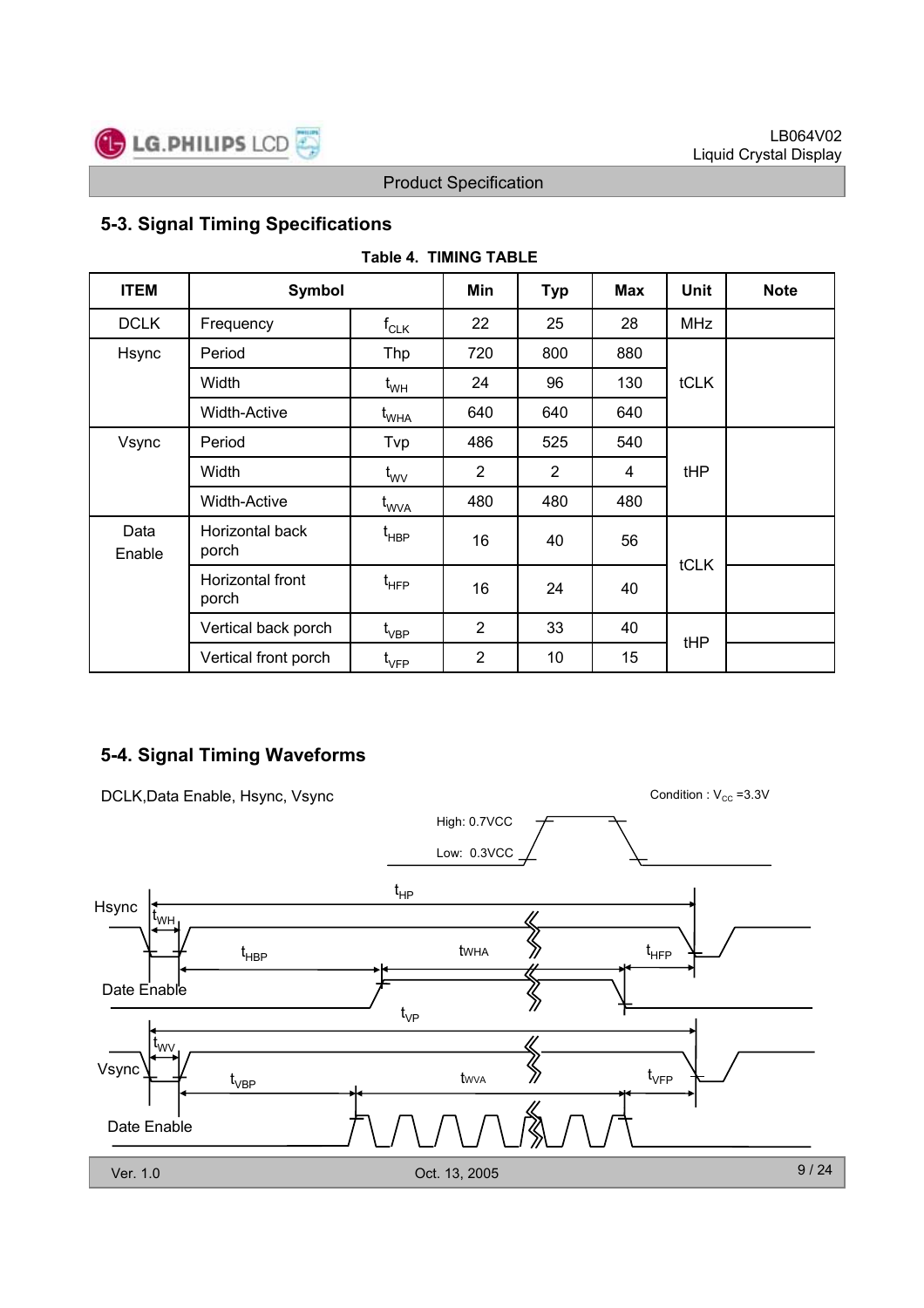

#### **5-5. Color Input Data Reference**

The brightness of each primary color (red,green and blue) is based on the 6-bit gray scale data input for the color ; the higher the binary input, the brighter the color. The table below provides a reference for color versus data input.

|              | Input Color Data  |                |                |                |                |                |                |                |              |                |                |             |                |                |              |              |              |              |             |
|--------------|-------------------|----------------|----------------|----------------|----------------|----------------|----------------|----------------|--------------|----------------|----------------|-------------|----------------|----------------|--------------|--------------|--------------|--------------|-------------|
|              | Color             | <b>RED</b>     |                |                |                |                | <b>GREEN</b>   |                |              |                |                | <b>BLUE</b> |                |                |              |              |              |              |             |
|              |                   | <b>MSB</b>     |                |                |                |                |                | LSB MSB        |              |                |                |             | <b>LSB</b>     | <b>MSB</b>     |              |              |              |              | <b>LSB</b>  |
|              |                   | R <sub>5</sub> | R <sub>4</sub> | R <sub>3</sub> | R <sub>2</sub> | R <sub>1</sub> | R <sub>0</sub> | G <sub>5</sub> | G 4          | G <sub>3</sub> | G <sub>2</sub> | G 1         | G <sub>0</sub> | <b>B</b> 5     | <b>B4</b>    | <b>B3</b>    | <b>B2</b>    | <b>B</b> 1   | <b>B0</b>   |
|              | <b>Black</b>      | $\Omega$       | 0              | $\pmb{0}$      | $\mathbf 0$    | $\pmb{0}$      | $\Omega$       | $\mathbf 0$    | 0            | 0              | 0              | $\mathbf 0$ | $\Omega$       | $\mathbf 0$    | 0            | 0            | 0            | $\pmb{0}$    | $\Omega$    |
|              | Red               | 1              | 1              | 1              | 1              | 1              | 1              | $\mathbf 0$    | 0            | 0              | 0              | 0           | 0              | $\mathbf 0$    | 0            | 0            | 0            | $\mathbf 0$  | 0           |
|              | Green             | 0              | 0              | 0              | 0              | 0              | 0              | 1              | 1            | 1              | 1              | 1           | 1              | 0              | 0            | 0            | 0            | 0            | 0           |
| Basic        | Blue              | 0              | 0              | 0              | 0              | 0              | $\overline{0}$ | l O            | 0            | 0              | 0              | 0           | 0              | $\mathbf{1}$   | 1            | 1            | 1            | 1            | 1           |
| Color        | Cyan              | $\mathbf 0$    | 0              | 0              | 0              | $\mathbf 0$    | 0              | $\mathbf{1}$   | $\mathbf{1}$ | $\mathbf{1}$   | $\mathbf{1}$   | 1           | 1              | $\mathbf 1$    | $\mathbf{1}$ | 1            | 1            | $\mathbf{1}$ | 1           |
|              | Magenta           | 1              | 1              | 1              | 1              | $\mathbf 1$    | 1              | $\mathbf 0$    | 0            | 0              | 0              | 0           | 0              | 1              | 1            | 1            | 1            | 1            | 1           |
|              | Yellow            | 1              | $\mathbf 1$    | 1              | 1              | $\mathbf{1}$   |                | 1   1          | 1            | 1              | 1              | 1           | 1              | 0              | 0            | 0            | 0            | $\mathbf 0$  | 0           |
|              | White             | $\mathbf{1}$   | $\mathbf 1$    | 1              | 1              | $\mathbf{1}$   |                | 1 1            | $\mathbf{1}$ | 1              | $\mathbf{1}$   | 1           | 1              | $\mathbf{1}$   | $\mathbf{1}$ | 1            | $\mathbf{1}$ | $\mathbf{1}$ | 1           |
|              | RED (00)          | 0              | 0              | $\mathsf 0$    | 0              | $\pmb{0}$      |                | 0 0            | 0            | 0              | $\mathsf 0$    | 0           | 0              | I٥             | 0            | 0            | 0            | $\pmb{0}$    | 0           |
|              | RED (01)          | $\pmb{0}$      | $\mathbf 0$    | $\pmb{0}$      | 0              | $\mathbf 0$    | 1 <sup>1</sup> | $\Omega$       | 0            | 0              | $\pmb{0}$      | 0           | 0              | $\Omega$       | 0            | 0            | 0            | $\mathbf 0$  | 0           |
| <b>RED</b>   |                   |                |                |                |                |                |                |                |              |                |                |             |                |                |              |              |              |              |             |
|              | <b>RED (62)</b>   | 1              | 1              | 1              |                | 1              | 0              | 0              | 0            | 0              | 0              | 0           | 0              | 0              | 0            | 0            | 0            | 0            | 0           |
|              | <b>RED (63)</b>   | $\mathbf{1}$   | $\mathbf{1}$   | 1              | 1              | $\mathbf{1}$   |                | 110            | 0            | 0              | 0              | $\Omega$    | 0              | I٥             | $\mathbf 0$  | $\Omega$     | 0            | $\mathbf 0$  | 0           |
|              | <b>GREEN (00)</b> | 0              | 0              | $\mathsf 0$    | 0              | $\pmb{0}$      |                | 0 0            | 0            | 0              | 0              | 0           | 0              | I٥             | 0            | 0            | 0            | $\pmb{0}$    | 0           |
|              | <b>GREEN (01)</b> | 0              | $\mathbf 0$    | 0              | 0              | 0              | $\overline{0}$ | $\mathbf 0$    | 0            | 0              | 0              | 0           | 1              | $\mathbf 0$    | 0            | 0            | 0            | $\pmb{0}$    | 0           |
| <b>GREEN</b> |                   |                |                |                |                |                |                |                |              |                |                |             |                |                |              |              |              |              |             |
|              | <b>GREEN (62)</b> | 0              | 0              | 0              | 0              | 0              | 0 1            |                | 1            | 1              | 1              | 1           | 0              | 0              | $\pmb{0}$    | 0            | 0            | $\pmb{0}$    | 0           |
|              | <b>GREEN (63)</b> | 0              | 0              | $\mathbf 0$    | 0              | 0              | 0 I            | $\mathbf{1}$   | $\mathbf{1}$ | 1              | $\mathbf{1}$   | 1           | 1              | $\mathbf 0$    | 0            | $\Omega$     | 0            | $\mathbf 0$  | 0           |
|              | <b>BLUE (00)</b>  | $\mathsf 0$    | 0              | $\mathsf 0$    | 0              | $\mathsf 0$    |                | 0 0            | 0            | 0              | 0              | 0           | 0              | $\overline{0}$ | 0            | $\mathbf{0}$ | 0            | $\pmb{0}$    | $\mathbf 0$ |
|              | <b>BLUE (01)</b>  | 0              | 0              | 0              | 0              | $\pmb{0}$      | 0              | $\mathbf 0$    | 0            | 0              | 0              | 0           | 0              | $\mathbf 0$    | 0            | 0            | 0            | $\pmb{0}$    | 1           |
| <b>BLUE</b>  |                   |                |                |                |                |                |                |                |              |                |                |             |                |                |              |              |              |              |             |
|              | <b>BLUE (62)</b>  | 0              | 0              | 0              | 0              | 0              |                | 0 0            | 0            | 0              | 0              | 0           | 0              | $\mathbf 1$    | 1            | 1            | 1            | 1            | 0           |
|              | <b>BLUE (63)</b>  | 0              | 0              | $\mathbf 0$    | 0              | 0              |                | 0   0          | 0            | 0              | 0              | 0           | 0              | $\mathbf{1}$   | 1            | 1            | 1            | 1            | 1           |

| Table 5. COLOR DATA REFERENCE |
|-------------------------------|
|                               |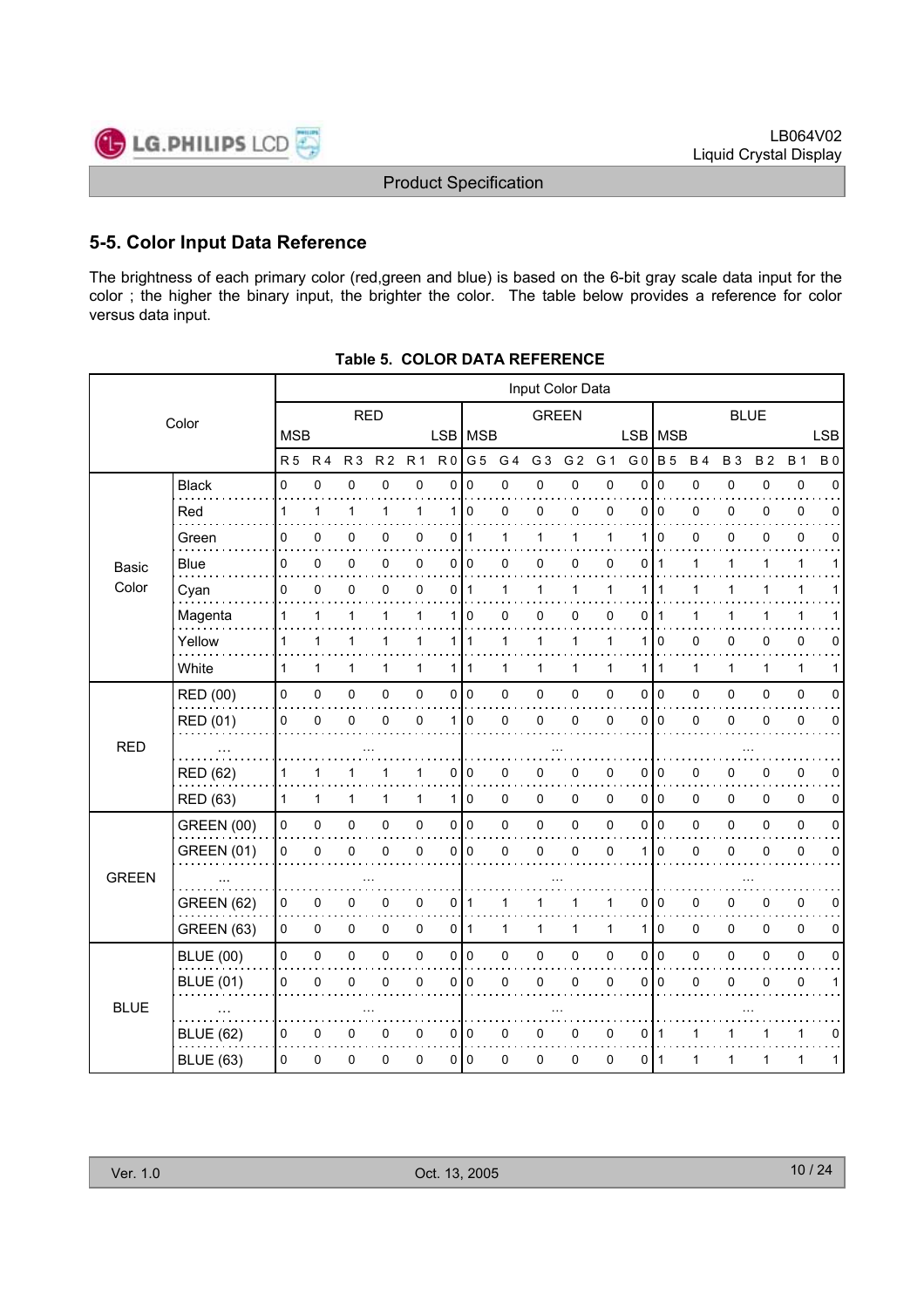

LB064V02 Liquid Crystal Display



|  | Table 6. POWER SEQUENCE TABLE |  |
|--|-------------------------------|--|
|  |                               |  |

| Parameter      |          | Value | Units |      |
|----------------|----------|-------|-------|------|
|                | Min.     | Typ.  | Max.  |      |
| Τ,             |          |       | 10    | (ms) |
| T <sub>2</sub> | $\Omega$ |       | 50    | (ms) |
| $T_3$          | 200      |       |       | (ms) |
| $T_4$          | 200      |       |       | (ms) |
| $T_5$          | $\Omega$ |       | 50    | (ms) |
| $T_6$          | 0        |       | 10    | (ms) |
| T <sub>7</sub> | 2        |       |       | (s)  |

#### Note)

1. Please avoid floating state of interface signal at invalid period.

2. When the interface signal is invalid, be sure to pull down the power supply for LCD VCC to 0V.

#### **5.7 Vcc Power Dip Condition**

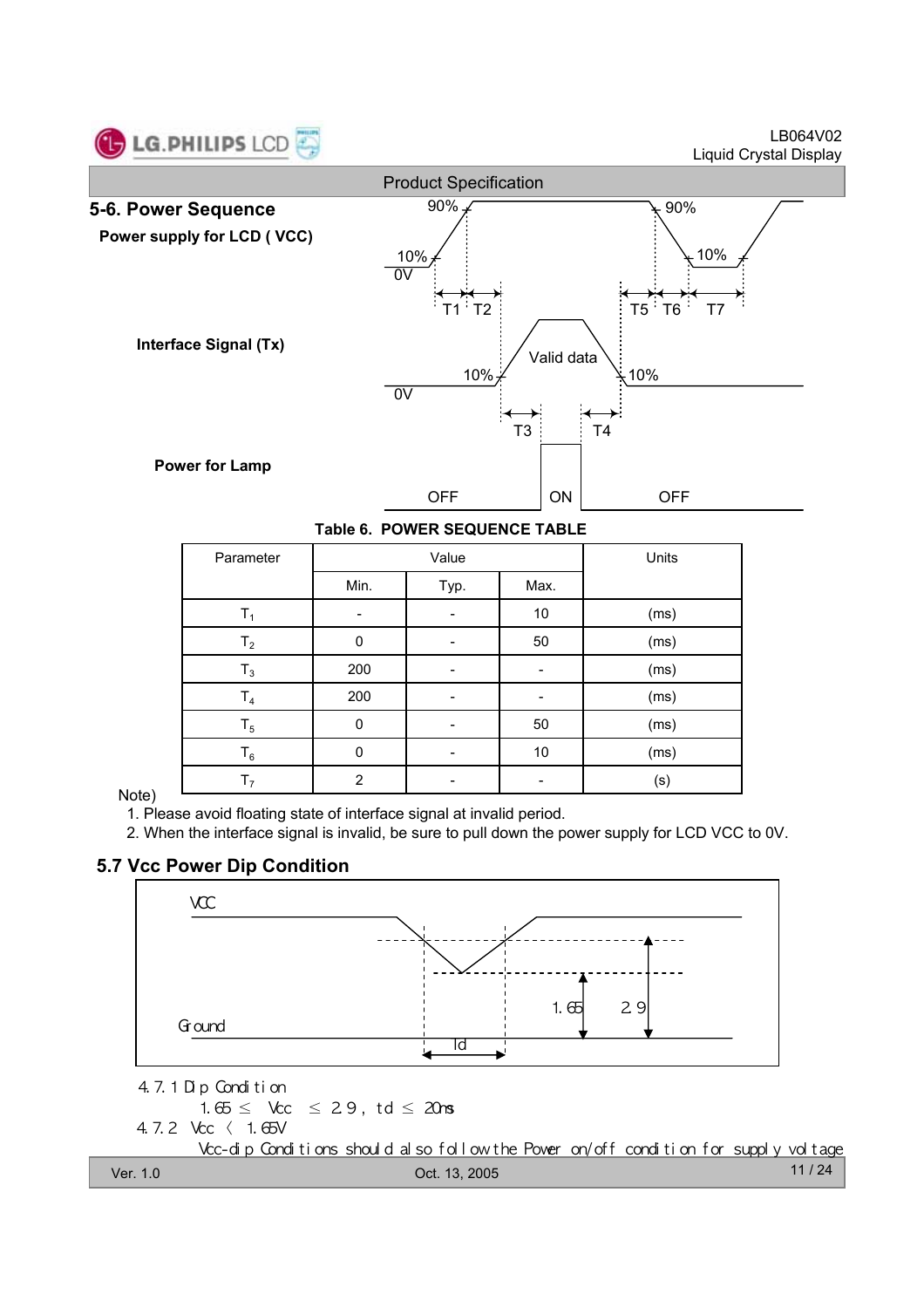

## **6. Optical Specification**

Optical characteristics are determined after the unit has been 'ON' and stable for approximately 30 minutes in a dark environment at 25°C. The values specified are at an approximate distance 50cm from the LCD surface at a viewing angle of  $\Phi$  and  $\Theta$  equal to 0°.

FIG. 1 presents additional information concerning the measurement equipment and method.



#### **FIG. 1 Optical Characteristic Measurement Equipment and Method**

**Table 7. OPTICAL CHARACTERISTICS**

Ta=25°C, VCC=3.3V, fv=60Hz, Dclk= 25MHz,  $I_1$ =6.0mA

|                              |                |            | Values |            |                   |                  |
|------------------------------|----------------|------------|--------|------------|-------------------|------------------|
| Parameter                    | Symbol         | <b>Min</b> | Typ    | <b>MAx</b> | Units             | <b>Notes</b>     |
| <b>Contrast Ratio</b>        | <b>CR</b>      | 300        | 400    |            |                   | 1                |
| Surface Luminance, white     | $L_{WH}$       | 200        | 250    |            | cd/m <sup>2</sup> | 2                |
| Luminance Variation          | $\delta$ white |            | 1.25   | 1.40       |                   | 3                |
| Response Time                |                |            |        |            |                   | 4                |
| <b>Rise Time</b>             | $Tr_R$         |            | 10     | 20         | ms                |                  |
| Decay Time                   | $Tr_D$         |            | 15     | 30         | ms                |                  |
| <b>Color Coordinates</b>     |                |            |        |            |                   |                  |
| <b>RED</b>                   | <b>RX</b>      | 0.551      | 0.581  | 0.611      |                   |                  |
|                              | <b>RY</b>      | 0.299      | 0.329  | 0.359      |                   |                  |
| <b>GREEN</b>                 | GX             | 0.290      | 0.320  | 0.350      |                   |                  |
|                              | GY             | 0.513      | 0.543  | 0.573      |                   |                  |
| <b>BLUE</b>                  | <b>BX</b>      | 0.124      | 0.154  | 0.184      |                   |                  |
|                              | BY             | 0.108      | 0.138  | 0.168      |                   |                  |
| <b>WHITE</b>                 | <b>WX</b>      | 0.283      | 0.313  | 0.343      |                   |                  |
|                              | <b>WY</b>      | 0.299      | 0.329  | 0.359      |                   |                  |
| <b>Viewing Angle</b>         |                |            |        |            |                   | 5 (CR $\geq$ 10) |
| x axis, right( $\Phi$ =0°)   | $\Theta$ r     | 60         | 65     |            | degree            |                  |
| x axis, left ( $\Phi$ =180°) | $\Theta$       | 60         | 65     |            | degree            |                  |
| y axis, up ( $\Phi$ =90°)    | $\Theta$ u     | 45         | 50     |            | degree            |                  |
| y axis, down ( $\Phi$ =270°) | $\Theta$ d     | 50         | 60     |            | degree            |                  |
|                              |                |            |        |            |                   |                  |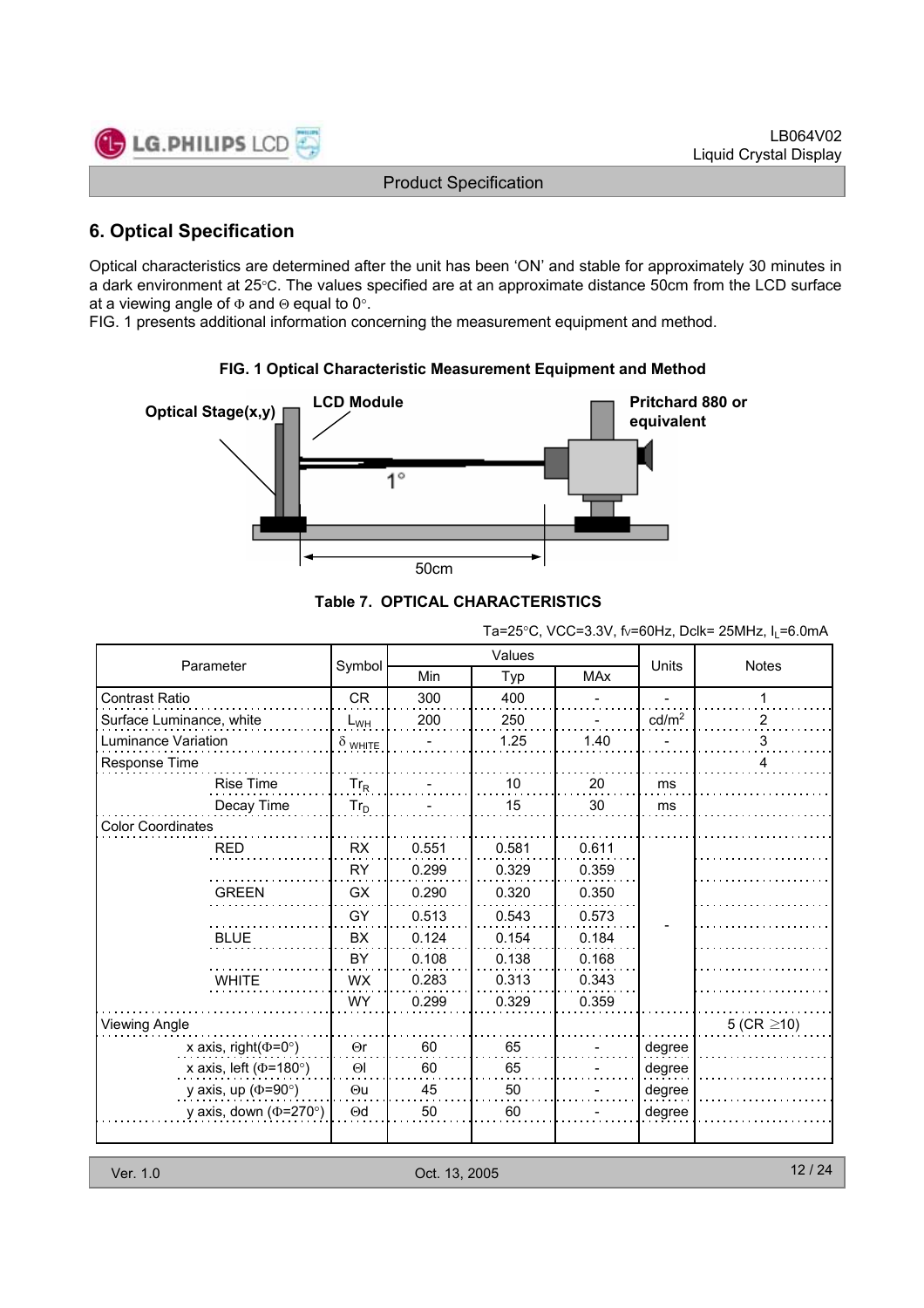

Note)

1. Contrast Ratio(CR) is defined mathematically as Surface Luminance with all white pixels

Contrast Ratio =

Surface Luminance with all black pixels

- 2. Surface luminance is the center point across the LCD surface 50cm from the surface with all pixels displaying white. For more information see FIG 1.
- 3. The variation in surface luminance, The Panel total variation ( $\delta$  WHITE) is determined by measuring L<sub>N</sub> at each test position 1 through 5, and then dividing the maximum  $L<sub>N</sub>$  of 5 points luminance by minimum  $L_N$  of 5 points luminance. For more information see FIG 2.

 $\delta$ <sub>WHITE</sub> = Maximum(L<sub>1</sub>, L<sub>2</sub>, ... L<sub>5</sub>) / Minimum(L<sub>1</sub>, L<sub>2</sub>, ... L<sub>5</sub>)

- 4. Response time is the time required for the display to transition from white to black (rise time,  $Tr_B$ ) and from black to white(Decay Time,  $Tr_D$ ). For additional information see FIG 3.
- 5. Viewing angle is the angle at which the contrast ratio is greater than 5. The angles are determined for the horizontal or x axis and the vertical or y axis with respect to the z axis which is normal to the LCD surface. For more information see FIG 4.

| 6. Gray scale specification | * $f_v = 60$ Hz     |
|-----------------------------|---------------------|
| <b>Gray Level</b>           | Luminance [%] (Typ) |
|                             | 0.3                 |
|                             | 1.0                 |
| $L$ 15                      | 5.5                 |
| L23                         | 14.5                |
| L31                         | 25.8                |
| L39                         | 40.0                |
| 147                         | 57.0                |
| L <sub>55</sub>             | 76.0                |
| L63                         | 100                 |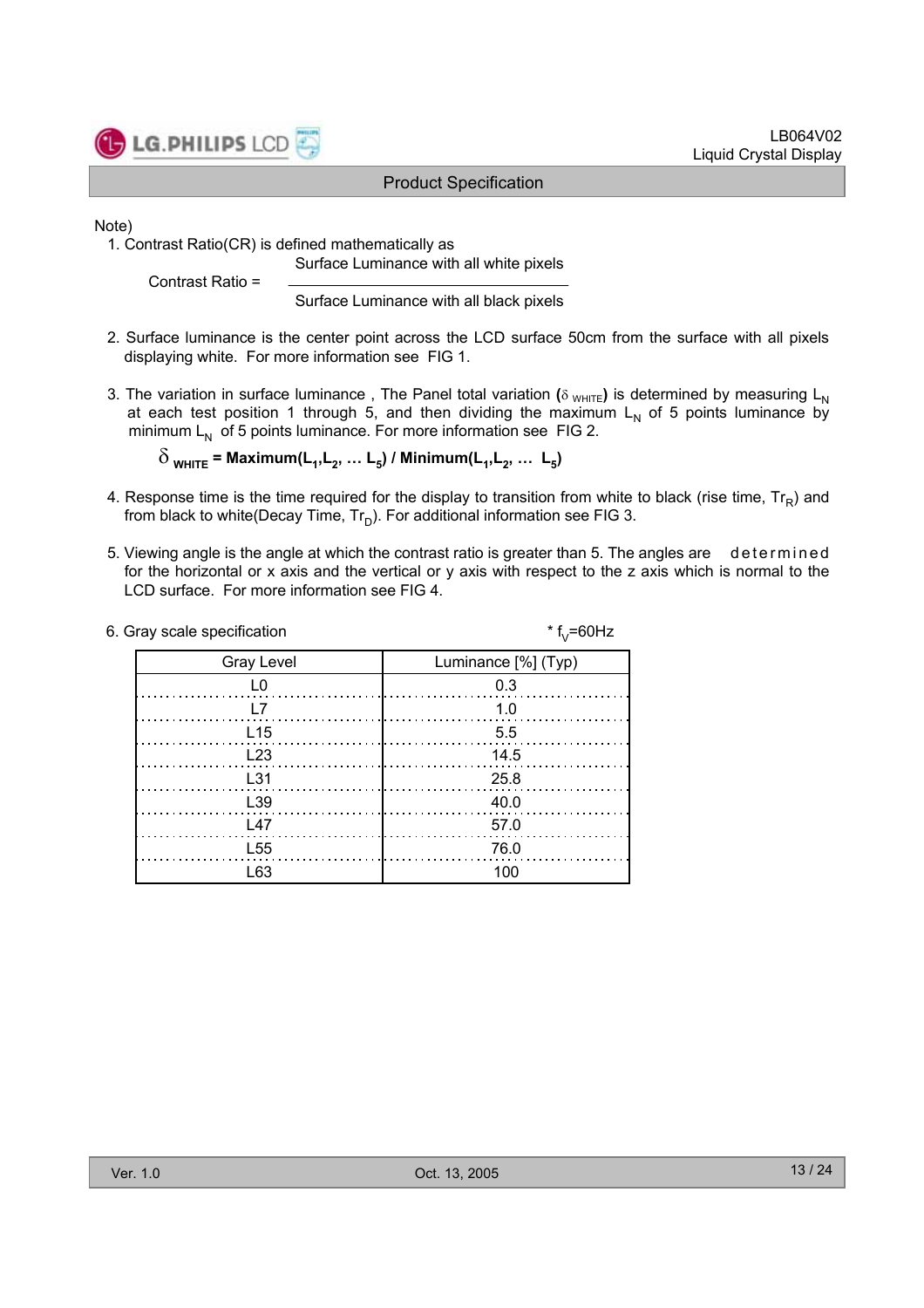

#### **FIG. 2 Luminance**

<measuring point for surface luminance & measuring point for luminance variation>



**H,V : ACTIVE AREA**

#### **FIG. 3 Response Time**

The response time is defined as the following figure and shall be measured by switching the input signal for "black" and "white".

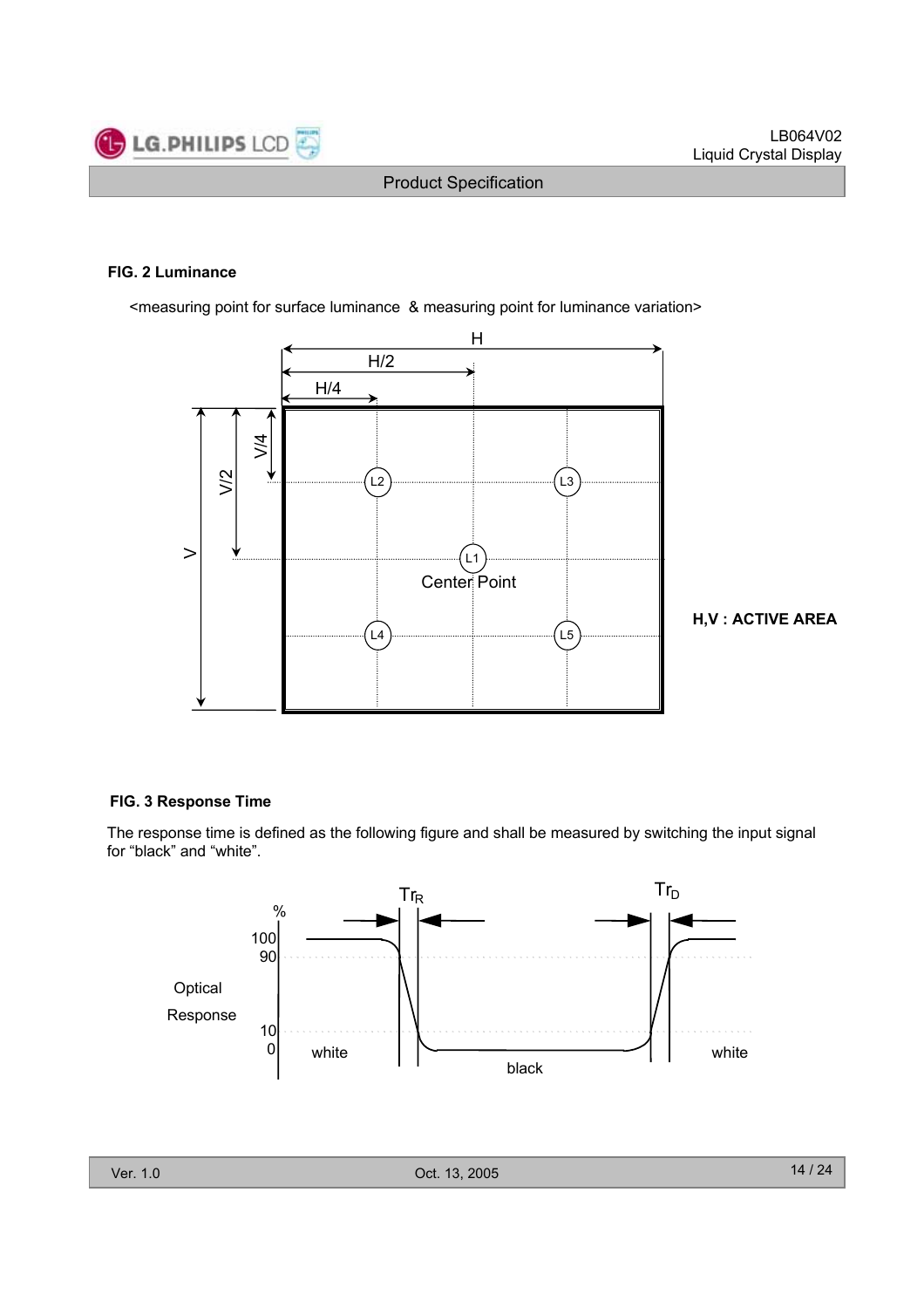

#### **FIG. 4 Viewing angle**

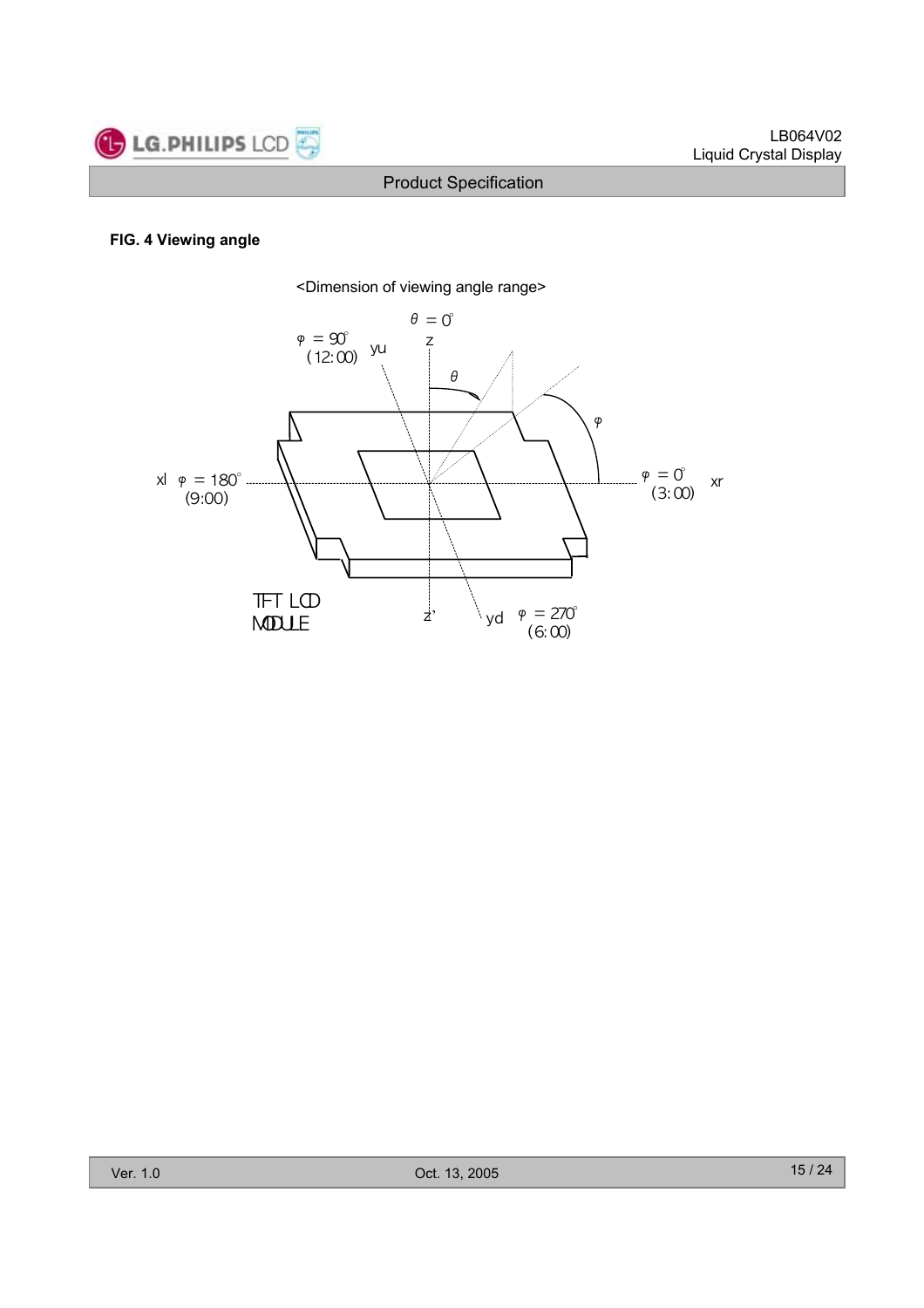

## **7. Mechanical Characteristics**

The contents provide general mechanical characteristics for the model LB064V02. In addition the figures in the next page are detailed mechanical drawing of the LCD.

| Outline Dimension   | Horizontal                        | 145.5 ( $\pm$ 0.5)mm   |  |  |
|---------------------|-----------------------------------|------------------------|--|--|
|                     | Vertical                          | 111.5 ( $\pm$ 0.5)mm   |  |  |
|                     | Depth                             | 6 ( $\pm$ 0.3)mm       |  |  |
|                     | Horizontal                        | 130.56 ( $\pm$ 0.5) mm |  |  |
| Active Display Area | Vertical<br>97.92 ( $\pm$ 0.5) mm |                        |  |  |
| Weight              | 130g (TYP), 140g(MAX)             |                        |  |  |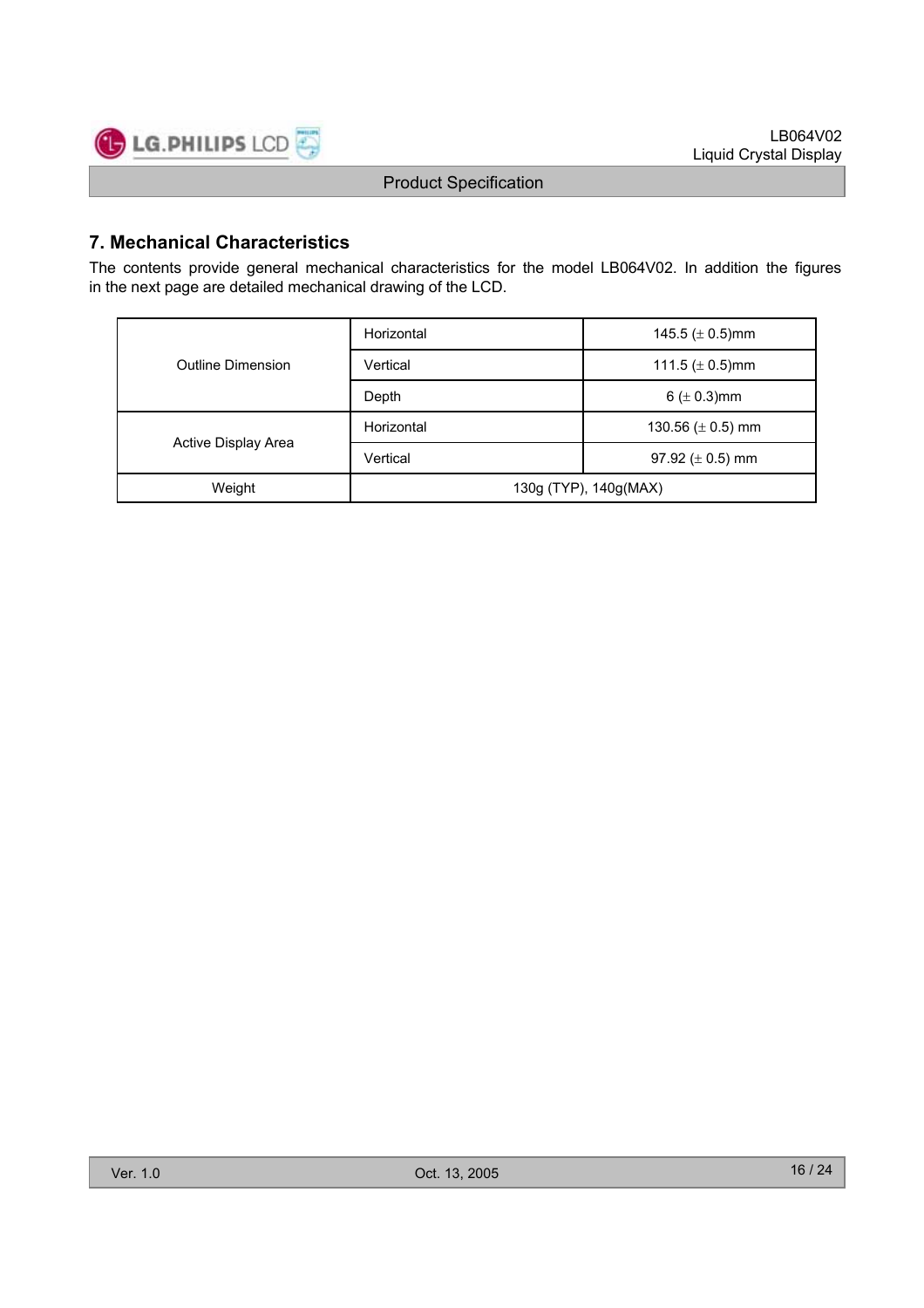

<FRONT VIEW> <parallel to the Note) Unit:[mm], General tolerance:  $\pm$  0.5mm

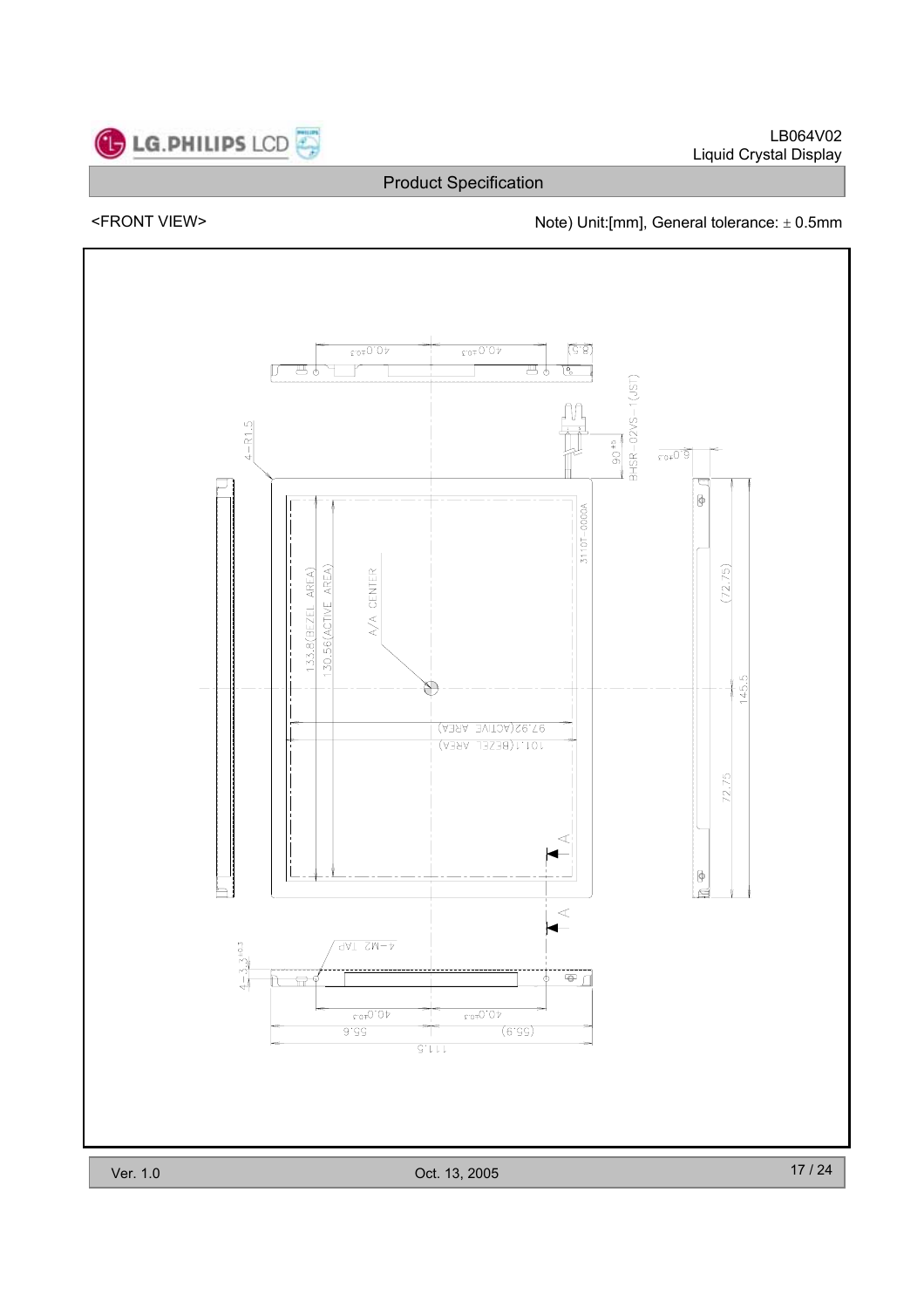

LB064V02 Liquid Crystal Display

## Product Specification

## <REAR VIEW> Note) Unit:[mm], General tolerance:  $\pm$  0.5mm

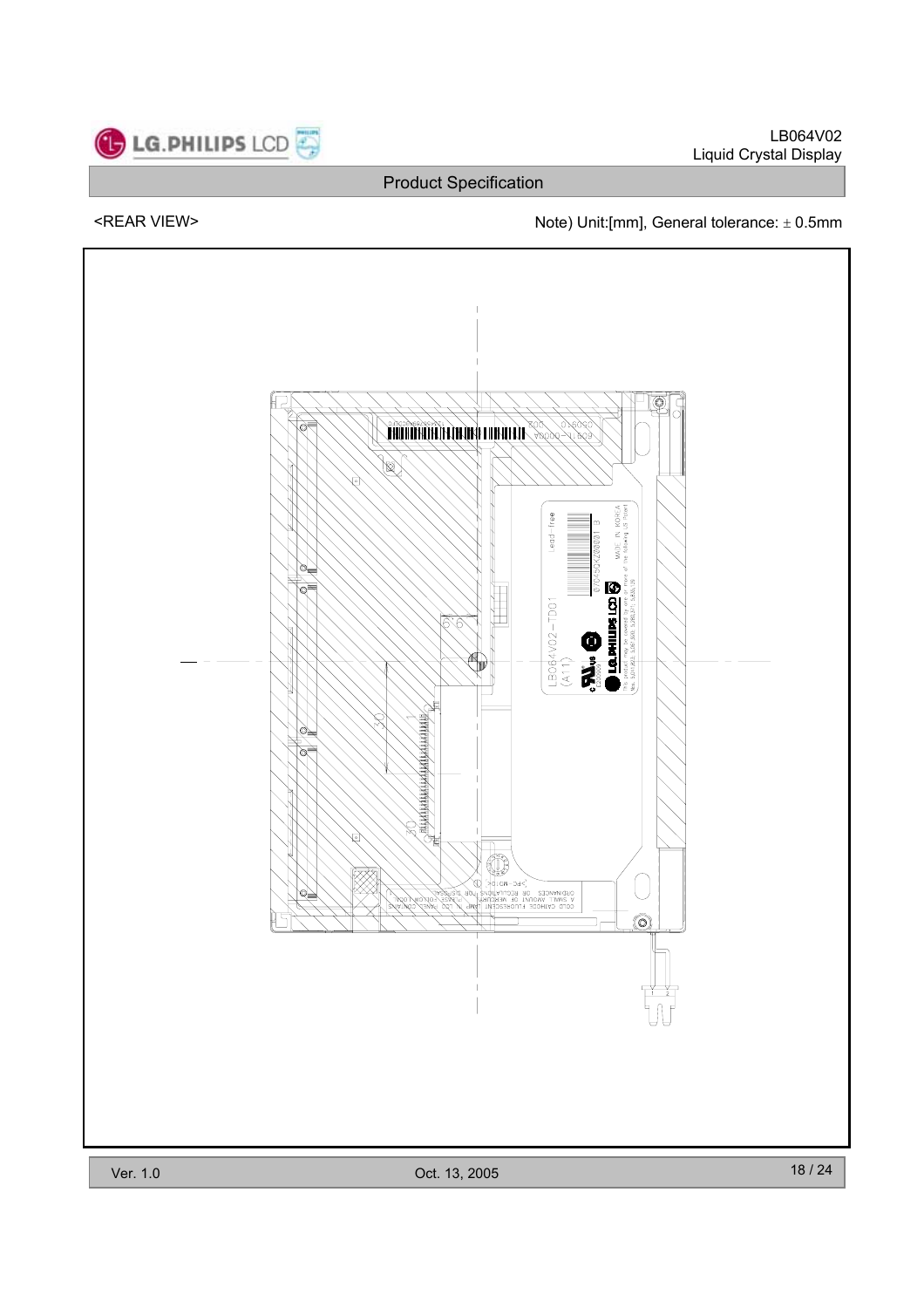

#### <DETAIL DESCRIPTION OF SIDE MOUNTING SCREW>



Notes : 1. Unspecified dimensional tolerances are ±0.3mm.

2. Screw plated through the method of non-electrolytic nickel plating is preferred to reduce possibility that results in vertical and/or horizontal line defect due to the conductive particles from screw surface.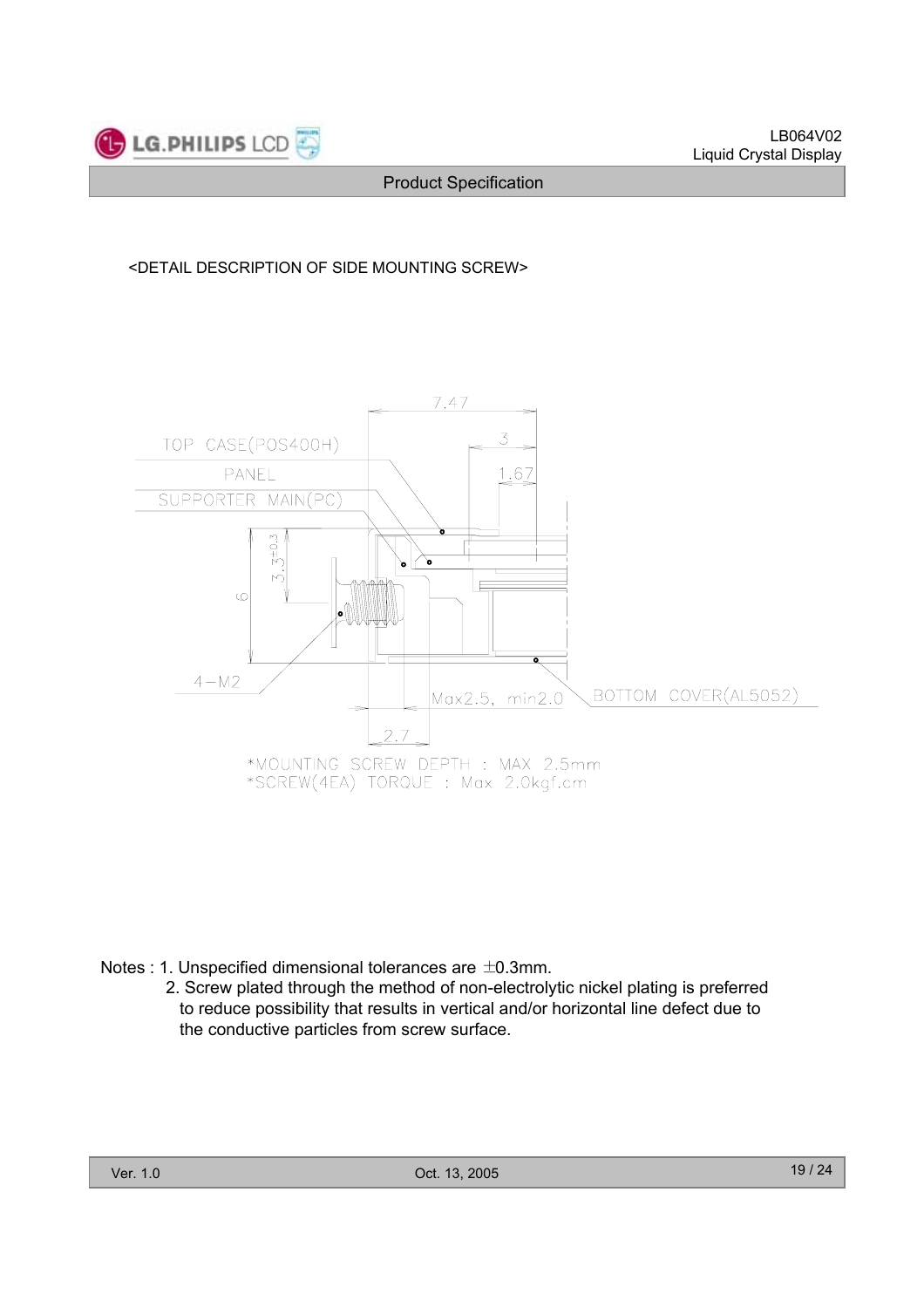

## **8. Reliability**

| No. | <b>Test Items</b>                                           | <b>Test Condition</b>                                                                                   | <b>REM</b><br><b>ARK</b> |
|-----|-------------------------------------------------------------|---------------------------------------------------------------------------------------------------------|--------------------------|
| 1   | High temperature storage test                               | Ta= 60°C, 240h                                                                                          |                          |
| 2   | Low temperature storage test                                | Ta= -20°C, 240h                                                                                         |                          |
| 3   | High temperature operation test                             | Ta= 50°C, 50%RH, 240h                                                                                   |                          |
| 4   | Low temperature operation test                              | Ta= 0°C, 240h                                                                                           |                          |
| 5   | High Temperature and High Humidity<br><b>Operation Test</b> | Ta=50℃ 80%RH 240h                                                                                       |                          |
| 6   | Vibration test (operating)                                  | Random $[10Hz \leftrightarrow 300Hz, 1.0G$ . X, Y, Z<br>Direction. Test Time: one direction/1LCM 30min. |                          |
| 7   | Shock test (operating)                                      | Half Sine wave: 180G 2ms. Test Drop: one<br>direction 1 Drop/1LCM. (Operation System)                   |                          |
| 8   | Altitude<br>operating<br>storage / shipment                 | $0 \sim 10,000$ feet (3,048m) 24Hr<br>$0 \sim 40,000$ feet (12,192m) 24Hr                               |                          |

{ Result Evaluation Criteria }

1.In the standard condition, there shall be no practical problems that may affect the display function.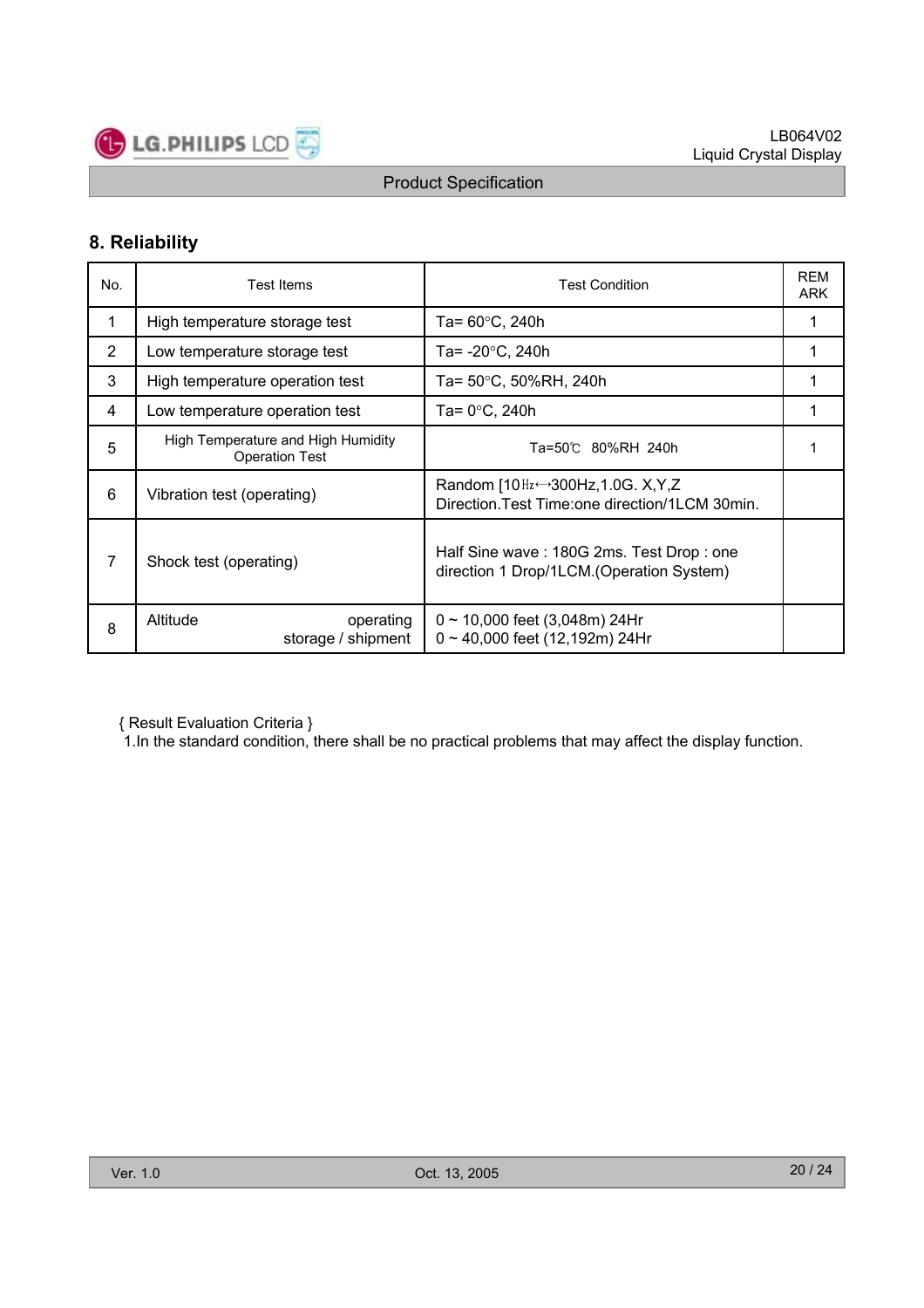

#### **9. International Standards**

#### **9-1. Safety**

a) UL 60950-1:2003, First Edition, Underwriters Laboratories, Inc., Standard for Safety of Information Technology Equipment. b) CAN/CSA C22.2, No. 60950-1-03 1st Ed. April 1, 2003, Canadian Standards Association, Standard for Safety of Information Technology Equipment. c) EN 60950-1:2001, First Edition, European Committee for Electro technical Standardization(CENELEC) European Standard for Safety of Information Technology Equipment.

#### **9-2. EMC**

a) ANSI C63.4 "Methods of Measurement of Radio-Noise Emissions from Low-Voltage Electrical and Electrical Equipment in the Range of 9kHZ to 40GHz. "American National Standards Institute(ANSI), 1992

b) C.I.S.P.R. "Limits and Methods of Measurement of Radio Interface Characteristics of Information Technology Equipment." International Special Committee on Radio Interference.

c) EN 55022 "Limits and Methods of Measurement of Radio Interface Characteristics of Information Technology Equipment." European Committee for Electro technical Standardization.(CENELEC), 1998 ( Including A1: 2000 )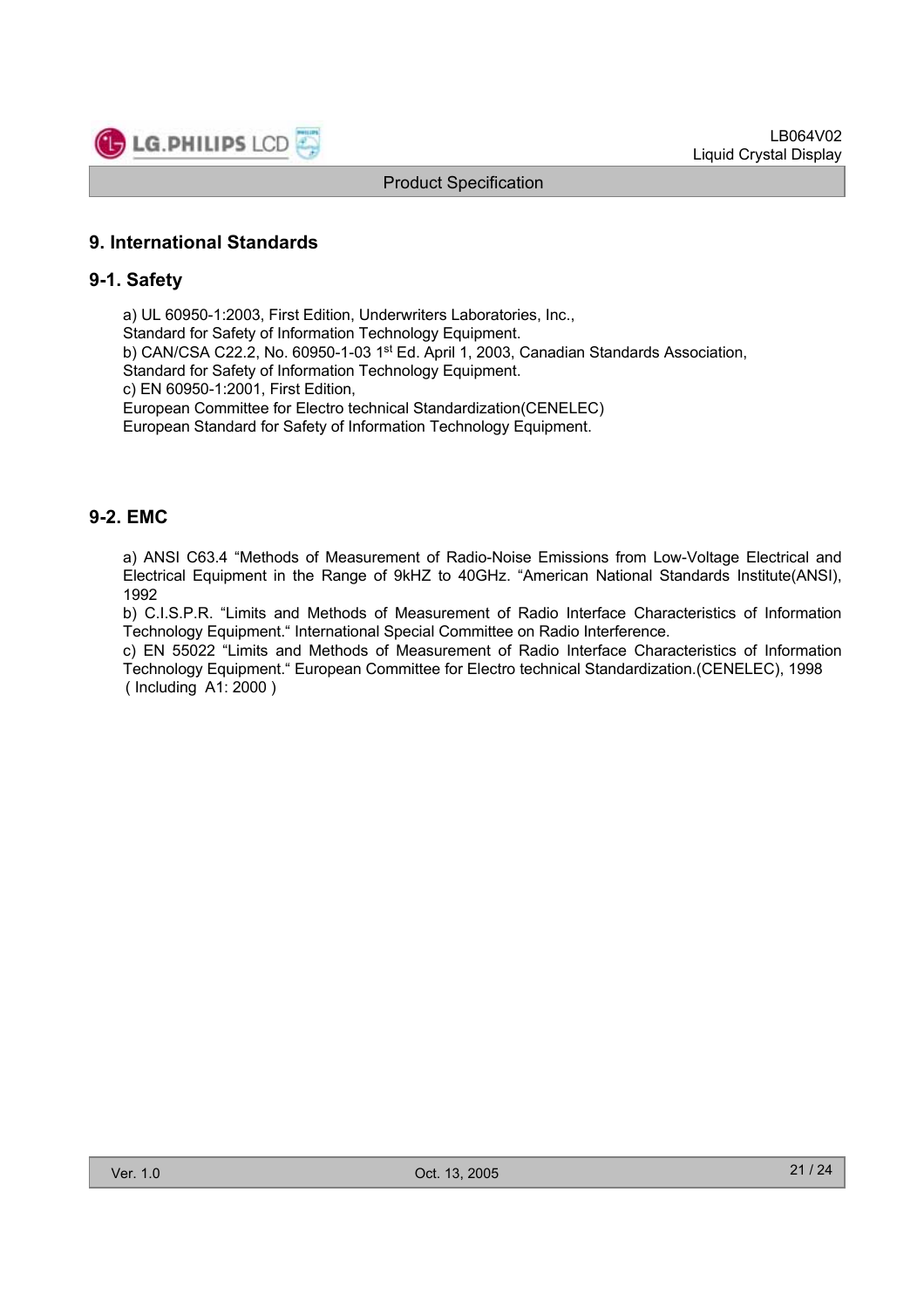

#### **10. Packing**

## **10-1. Designation of Lot Mark**

a) Lot Mark



A,B,C : SIZE(INCH) D : YEAR

G : ASSEMBLY CODE H ~ M : SERIAL NO.

E : MONTH F : FACTORY CODE

#### **Note**

#### 1. YEAR

| Year | 2001 | 2002 | 2003 | 2004 | 2005 | 2006 | 2007 | 2008 | 2009 | 2010 |
|------|------|------|------|------|------|------|------|------|------|------|
| Mark |      |      |      |      |      |      |      |      |      |      |

#### 2. MONTH

| Month | Jan | -<br>Feb | Mar | Apr | May | Jun | Jul | Aug | Sep | Oct | Nov | Dec |
|-------|-----|----------|-----|-----|-----|-----|-----|-----|-----|-----|-----|-----|
| Mark  |     | -        |     |     | ີ   |     |     |     | c   |     | -   | ◡   |

#### 3. FACTORY CODE

| <b>Factory Code</b> | <b>LPL Gumi</b> | LPL Nanjing | <b>HEESUNG</b> |
|---------------------|-----------------|-------------|----------------|
| Mark                |                 |             |                |

4. SERIAL NO.

Mark | 100001~199999, 200001~299999, 300001~399999, …., A00001~A99999, ….., Z00001~Z99999

#### b) Location of Lot Mark

Serial No. is printed on the label. The label is attached to the backside of the LCD module. This is subject to change without prior notice.

#### **10-2. Packing Form**

- a) Package quantity in one box : 20 pcs
- b) Box Size : 335 x 281 x 331 (mm)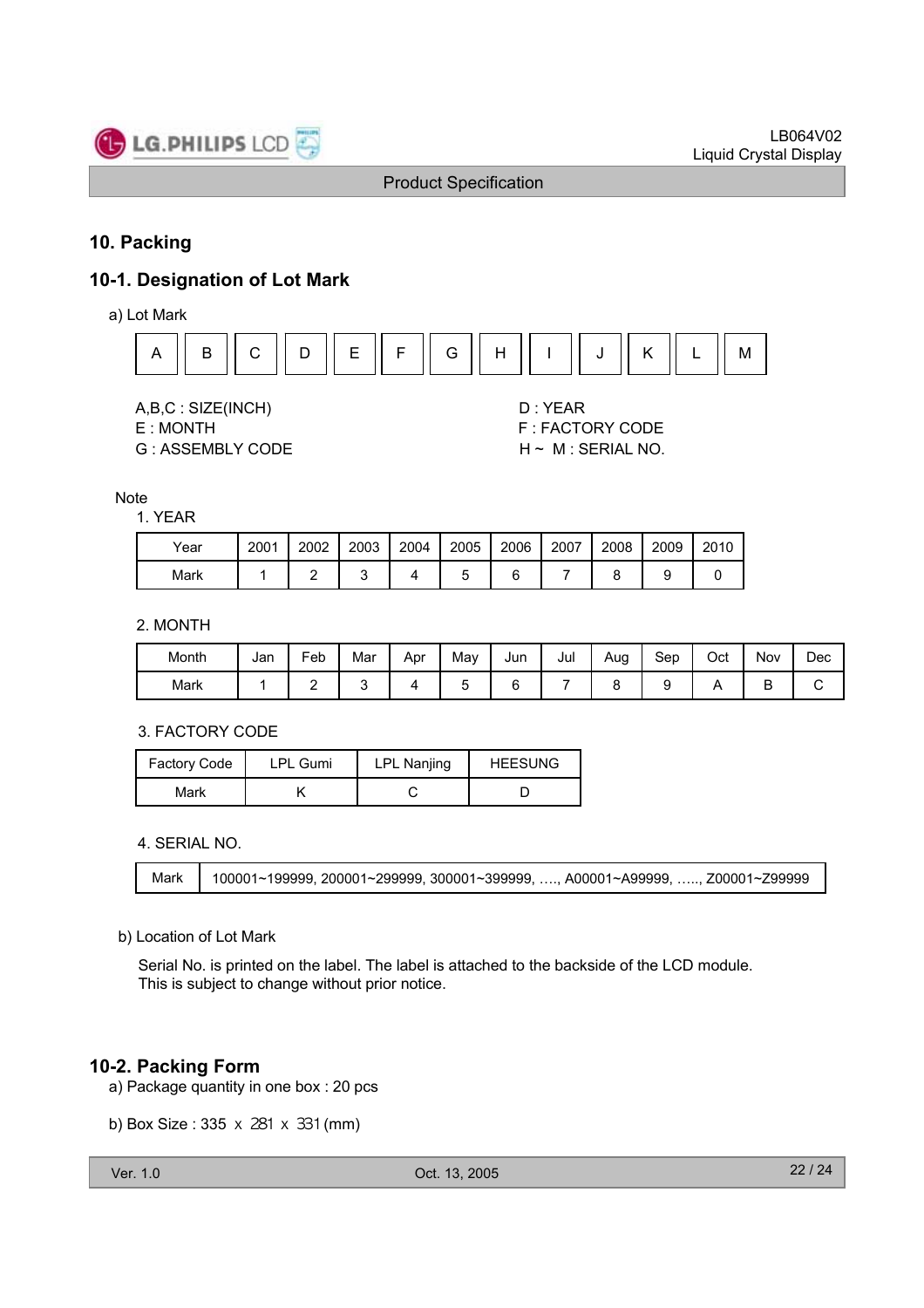

## **11. PRECAUTIONS**

Please pay attention to the following when you use this TFT LCD module.

## **11-1. MOUNTING PRECAUTIONS**

- (1) You must mount a module using holes arranged in four corners or four sides.
- (2) You should consider the mounting structure so that uneven force(ex. Twisted stress) is not applied to the module.

And the case on which a module is mounted should have sufficient strength so that external force is not transmitted directly to the module.

- (3) Please attach a transparent protective plate to the surface in order to protect the polarizer. Transparent protective plate should have sufficient strength in order to the resist external force.
- (4) You should adopt radiation structure to satisfy the temperature specification.
- (5) Acetic acid type and chlorine type materials for the cover case are not desirable because the former generates corrosive gas of attacking the polarizer at high temperature and the latter causes circuit break by electro-chemical reaction.
- (6) Do not touch, push or rub the exposed polarizers with glass, tweezers or anything harder than HB pencil lead. And please do not rub with dust clothes with chemical treatment. Do not touch the surface of polarizer for bare hand or greasy cloth.(Some cosmetics deteriorate the polarizer.)
- (7) When the surface becomes dusty, please wipe gently with absorbent cotton or other soft materials like chamois soaks with petroleum benzine. Normal-hexane is recommended for cleaning the adhesives used to attach front / rear polarizers. Do not use acetone, toluene and alcohol because they cause chemical damage to the polarizer.
- (8) Wipe off saliva or water drops as soon as possible. Their long time contact with polarizer causes deformations and color fading.
- (9) Do not open the case because inside circuits do not have sufficient strength.
- (10) The metal case of a module should be contacted to electrical ground of your system.

## **11-2. OPERATING PRECAUTIONS**

- (1) The spike noise causes the mis-operation of circuits. It should be lower than following voltage :  $V=\pm 200$ mV(Over and under shoot voltage)
- (2) Response time depends on the temperature.(In lower temperature, it becomes longer.)
- (3) Brightness depends on the temperature. (In lower temperature, it becomes lower.) And in lower temperature, response time(required time that brightness is stable after turned on) becomes longer.
- (4) Be careful for condensation at sudden temperature change. Condensation makes damage to polarizer or electrical contacted parts. And after fading condensation, smear or spot will occur.
- (5) When fixed patterns are displayed for a long time, remnant image is likely to occur.
- (6) Module has high frequency circuits. Sufficient suppression to the electromagnetic interference shall be done by system manufacturers. Grounding and shielding methods may be important to minimized the interference.